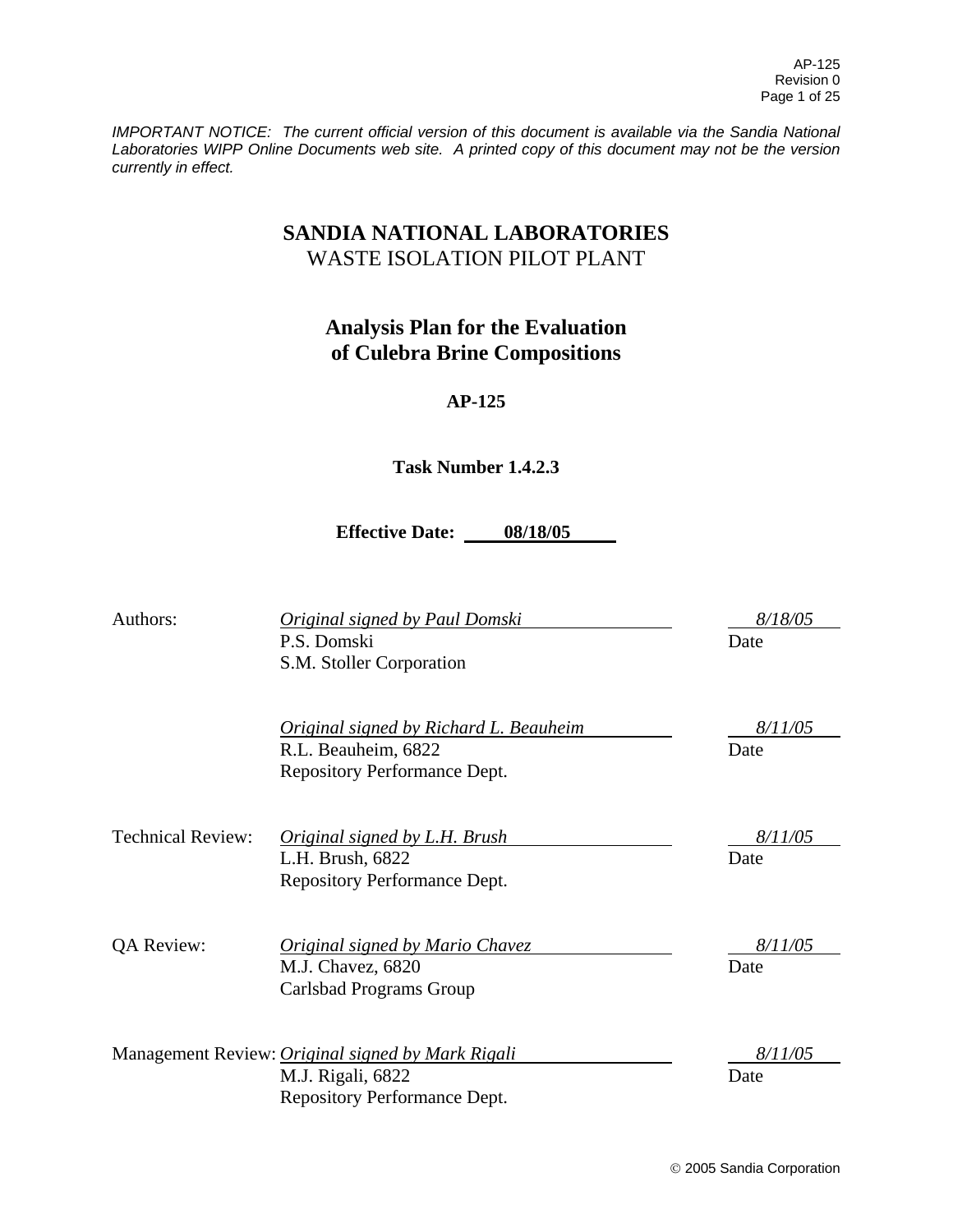# **Contents**

| 1. |               |       |  |  |  |  |  |
|----|---------------|-------|--|--|--|--|--|
| 2. |               |       |  |  |  |  |  |
|    |               |       |  |  |  |  |  |
|    |               |       |  |  |  |  |  |
|    | $2.3^{\circ}$ |       |  |  |  |  |  |
|    |               |       |  |  |  |  |  |
| 3. |               |       |  |  |  |  |  |
| 4. |               |       |  |  |  |  |  |
|    |               |       |  |  |  |  |  |
|    |               | 4.1.1 |  |  |  |  |  |
|    |               | 4.1.2 |  |  |  |  |  |
|    |               |       |  |  |  |  |  |
|    |               | 4.2.1 |  |  |  |  |  |
|    |               | 4.2.2 |  |  |  |  |  |
|    |               | 4.2.3 |  |  |  |  |  |
|    |               | 4.2.4 |  |  |  |  |  |
|    | 4.3           |       |  |  |  |  |  |
|    | 4.4           |       |  |  |  |  |  |
|    |               | 441   |  |  |  |  |  |
|    |               |       |  |  |  |  |  |
|    |               |       |  |  |  |  |  |
| 5. |               |       |  |  |  |  |  |
| 6. |               |       |  |  |  |  |  |
| 7. |               |       |  |  |  |  |  |
| 8. |               |       |  |  |  |  |  |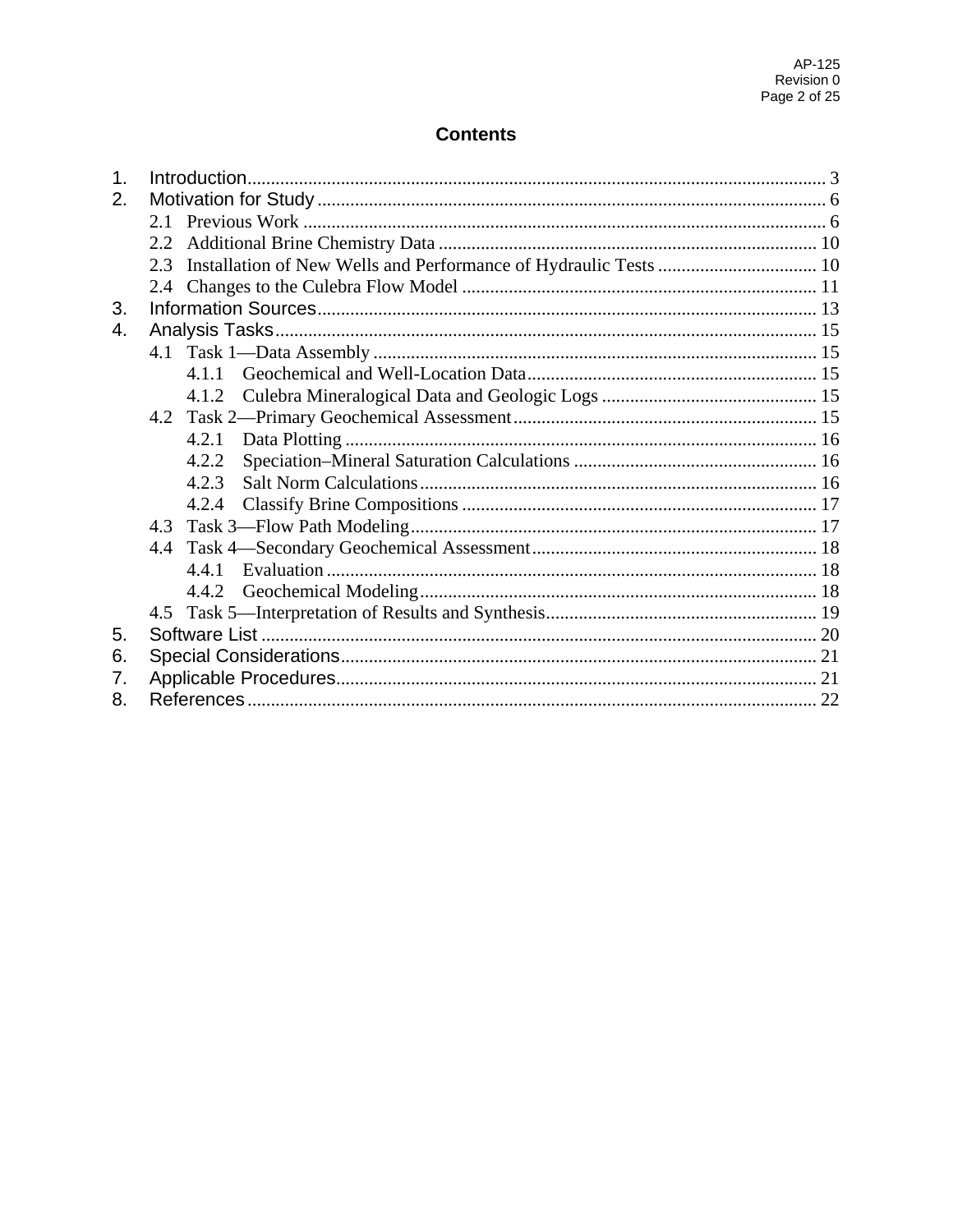### **1. Introduction**

This Analysis Plan directs the investigation of the hydrochemical evolution of Culebra dolomite brines, and how the chemistry relates to the geologic factors related to Culebra transmissivity development and the conceptual flow model for the Culebra. If our conceptual understanding of flow in the Culebra is correct, the chemistry of the Culebra brines and systematics of the brine composition should provide an indirect validation of the Culebra flow model used in performance assessment calculations for the Waste Isolation Pilot Plant (WIPP).

The Culebra is the lower of two dolomite members of the Permian Rustler Formation. The other three members of the Rustler consist principally of beds of anhydrite and mudstone (or other finegrained clastics). Figure 1 shows the stratigraphic subdivisions of the Rustler, including the informal stratigraphy of Holt and Powers (1988). Halite beds are found in association with the mudstones east of the WIPP site, and halite beds and/or cements are found over much of the WIPP site in the lower Los Medaños mudstone and clastics. The Rustler overlies the Salado Formation, which contains the WIPP transuranic and mixed-waste repository at a depth of 655 m below ground surface (Figure 2).

The Culebra is the most transmissive member of the Rustler and would accordingly provide the most significant groundwater pathway for radionuclides released from the WIPP repository by inadvertent human intrusion. Extensive characterization of the geologic, hydrologic, and hydrogeochemical properties of the Culebra has been performed to allow development of groundwater flow and transport models.

Under this Analysis Plan, we will evaluate the hydrochemical data from recently drilled wells and resampled wells to determine how they fit with the hydrochemical facies described by Siegel et al. (1991b). We will also assess the consistency of the solute concentrations and facies with the conceptualization of flow into and through the Culebra of Corbet (1998), and propose modifications of that conceptualization as appropriate. Finally, we will evaluate the consistency of the revised conceptual model for Culebra flow and hydrochemistry with the Culebra transmissivity (T) fields used for WIPP compliance calculations.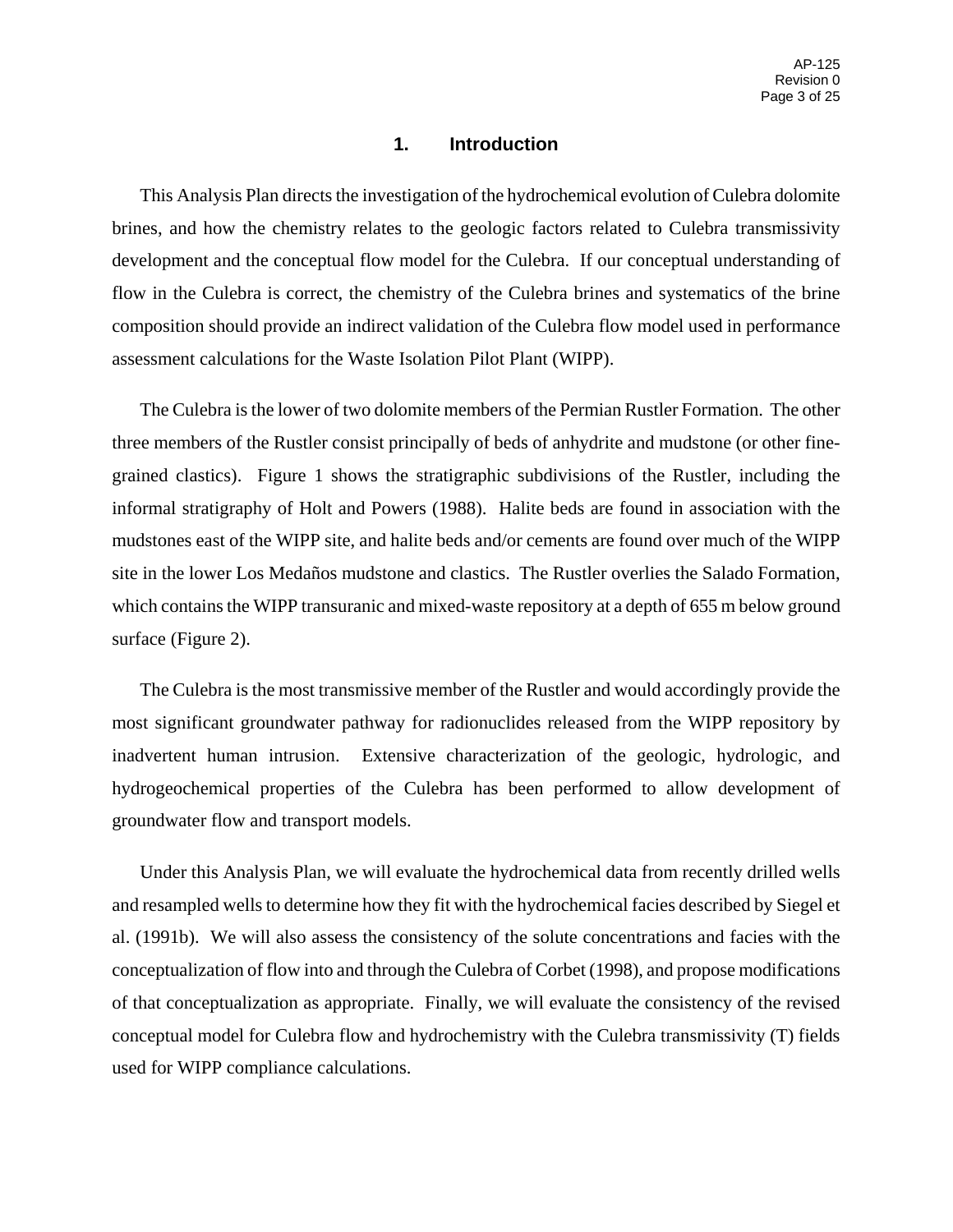

**Figure 1. Stratigraphic subdivisions of the Rustler Formation.** 

If the revised conceptual model for the Culebra implies, or relies upon, specific geochemical conditions in the Magenta or other members of the Rustler, this investigation may also extend to the characterization of those brines, using the same techniques as are applied to the Culebra brines.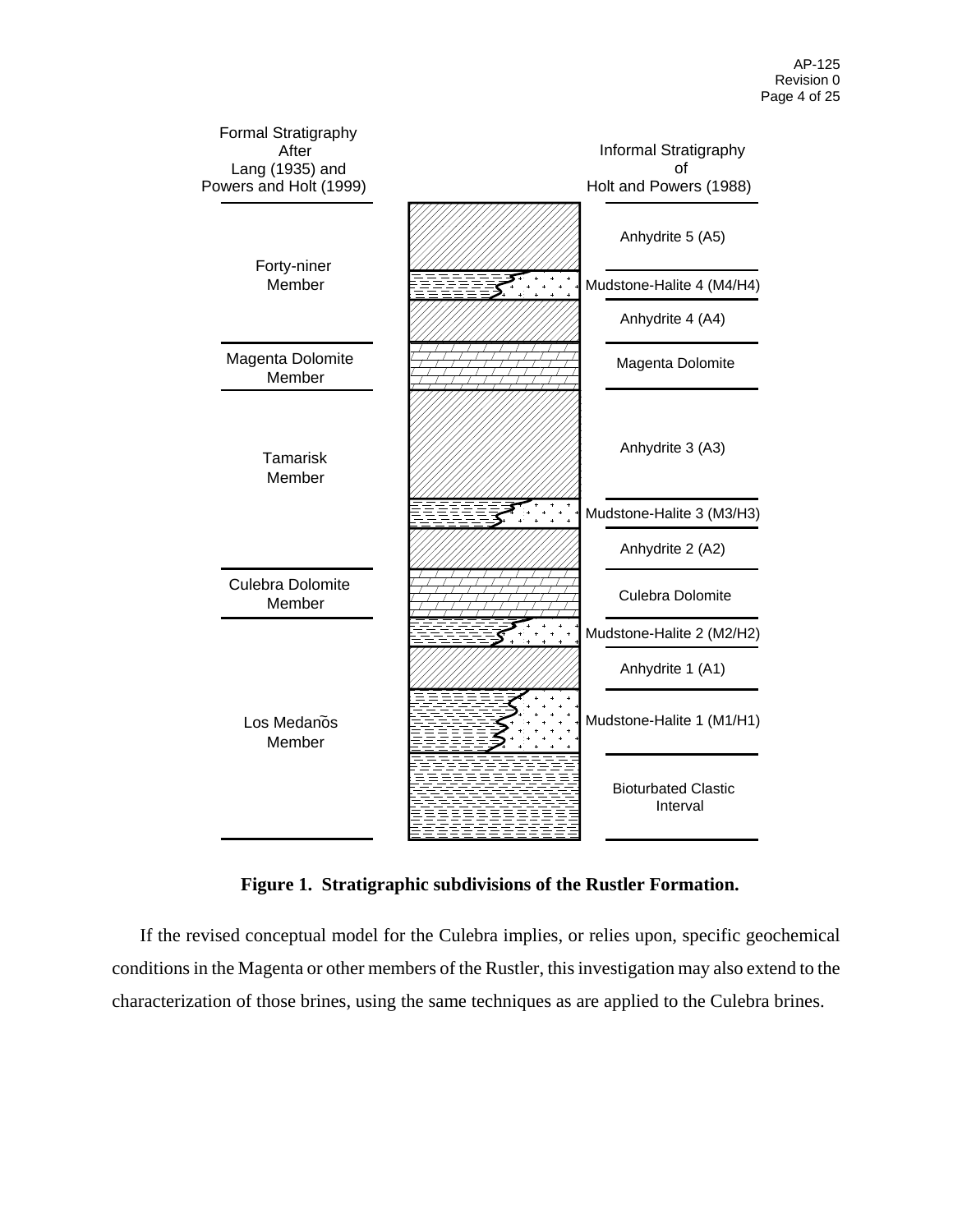

**Figure 2. General stratigraphy at the WIPP site.**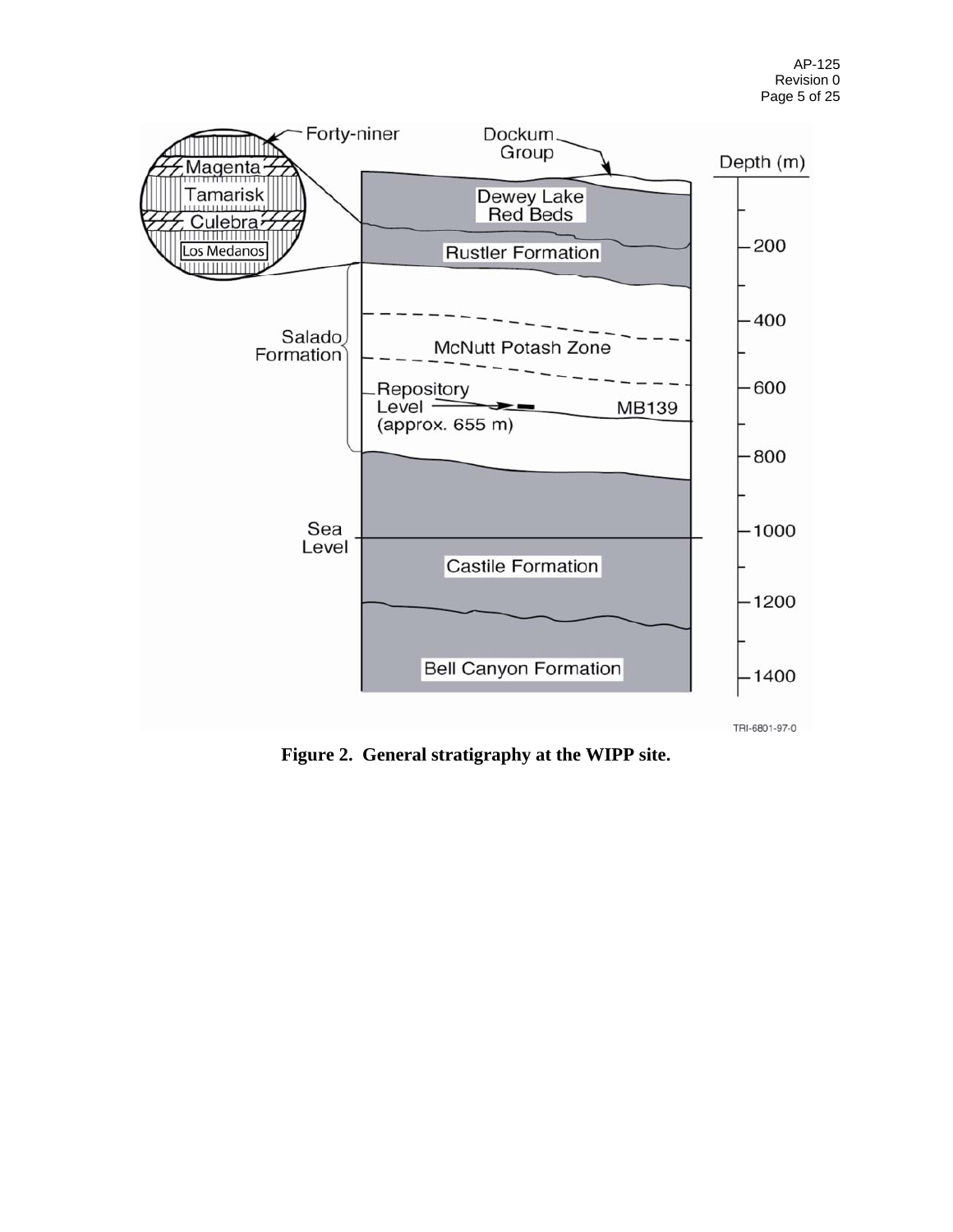### **2. Motivation for Study**

An examination of Culebra brine compositions and their relationship to flow in the Culebra has not been performed since Siegel et al. (1991a). During the interim period between 1989 (date of the latest analyses used in Siegel et al. (1991a)) and today, additional geochemical data have been collected by resampling of existing wells and sampling of newly installed wells (Figure 3), a new geologic model relating transmissivity to upper Salado dissolution and halite margins within the Rustler has been developed (Powers et al., 2003), and the flow model of the Culebra has been revised to reflect the geologic model better. Thus, the primary motivation for this analysis is to evaluate the new chemical data and examine the consistency between the compositions of Culebra brines and the current geologic and groundwater flow models of the Culebra.

#### **2.1 Previous Work**

Ramey (1985) recognized three hydrochemical facies within the Culebra and, based on the flow model in use at that time, concluded that flow was from regions of high total dissolved solids concentration to regions of lower concentration. Table 1 provides information on the hydrochemical facies identified by Ramey (1985). Subsequent studies sought to explain the compositional variations in the Culebra brines citing factors such as climatic change (Lambert, 1991; Lambert and Carter, 1987) and dilution and/or recharge (Chapman, 1988; Myers et al., 1991). Some of these later studies (Lambert, 1991; Lambert and Carter, 1987) supported the conceptual model of confined groundwater flow in the Culebra, and used several lines of argument against vertical flow into the Culebra. Among these were the prevalence of anhydrite over gypsum in the Rustler members above the Culebra (Siegel and Lambert, 1991), hydrogen and strontium isotope signatures of gypsum and sulfate and carbonate minerals (Lambert, 1991; Brookins and Lambert, 1988), and radiocarbon dates of Culebra waters (Lambert, 1987).

Siegel et al. (1991b) used statistical techniques to classify the brines and delineate four regions within the Culebra, each with its own hydrochemical signature (see Table 1 and Figure 4). Bodine and Jones' (1990) analyses supported the hydrochemical facies of Siegel et al. (1991b), and explained the complex chemistry of the Culebra brines as mixtures of connate brines with meteoric waters that had reacted with the overlying Rustler members.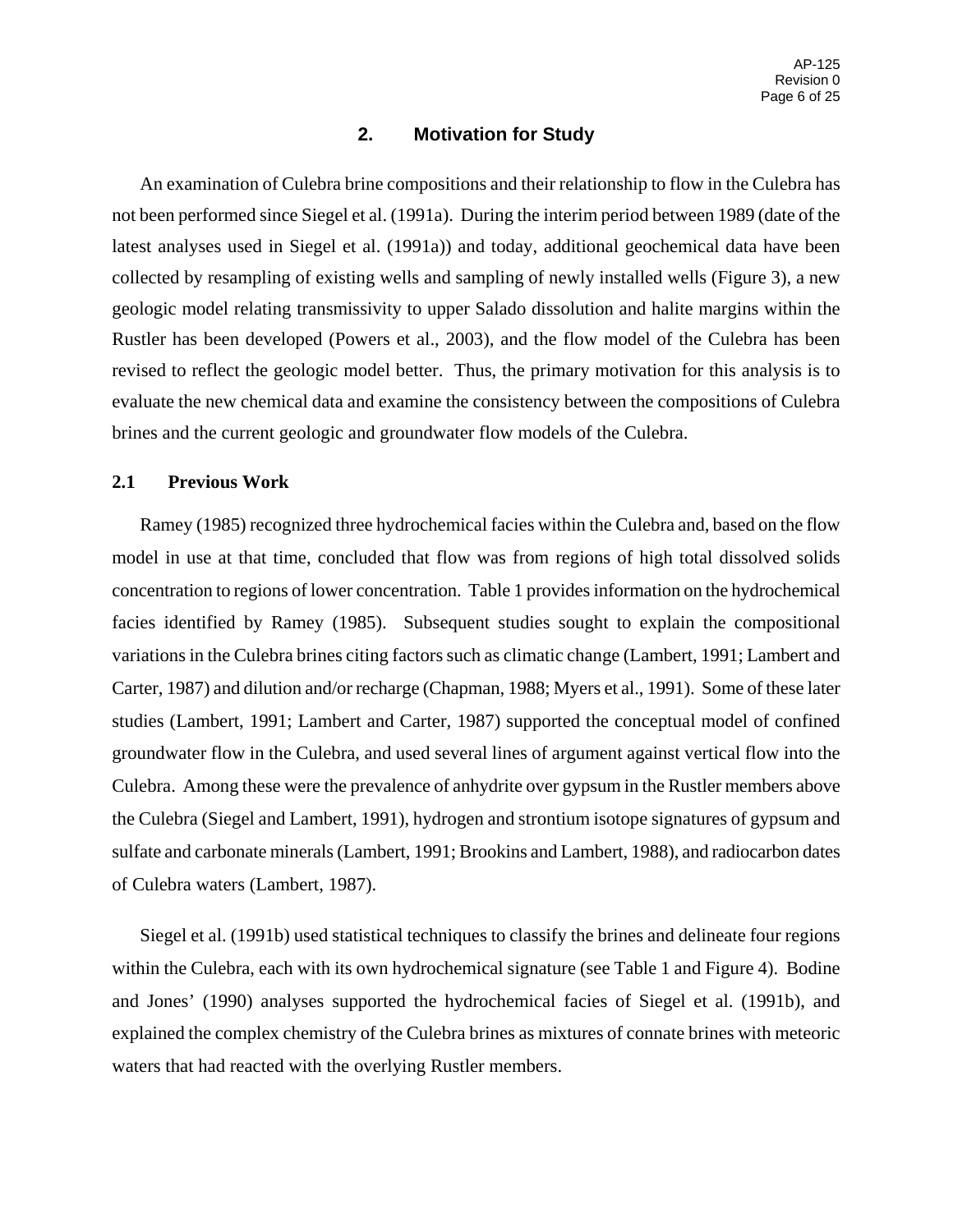

**Figure 3. Locations of Culebra wells providing new water-quality information since Siegel et al. (1991a).**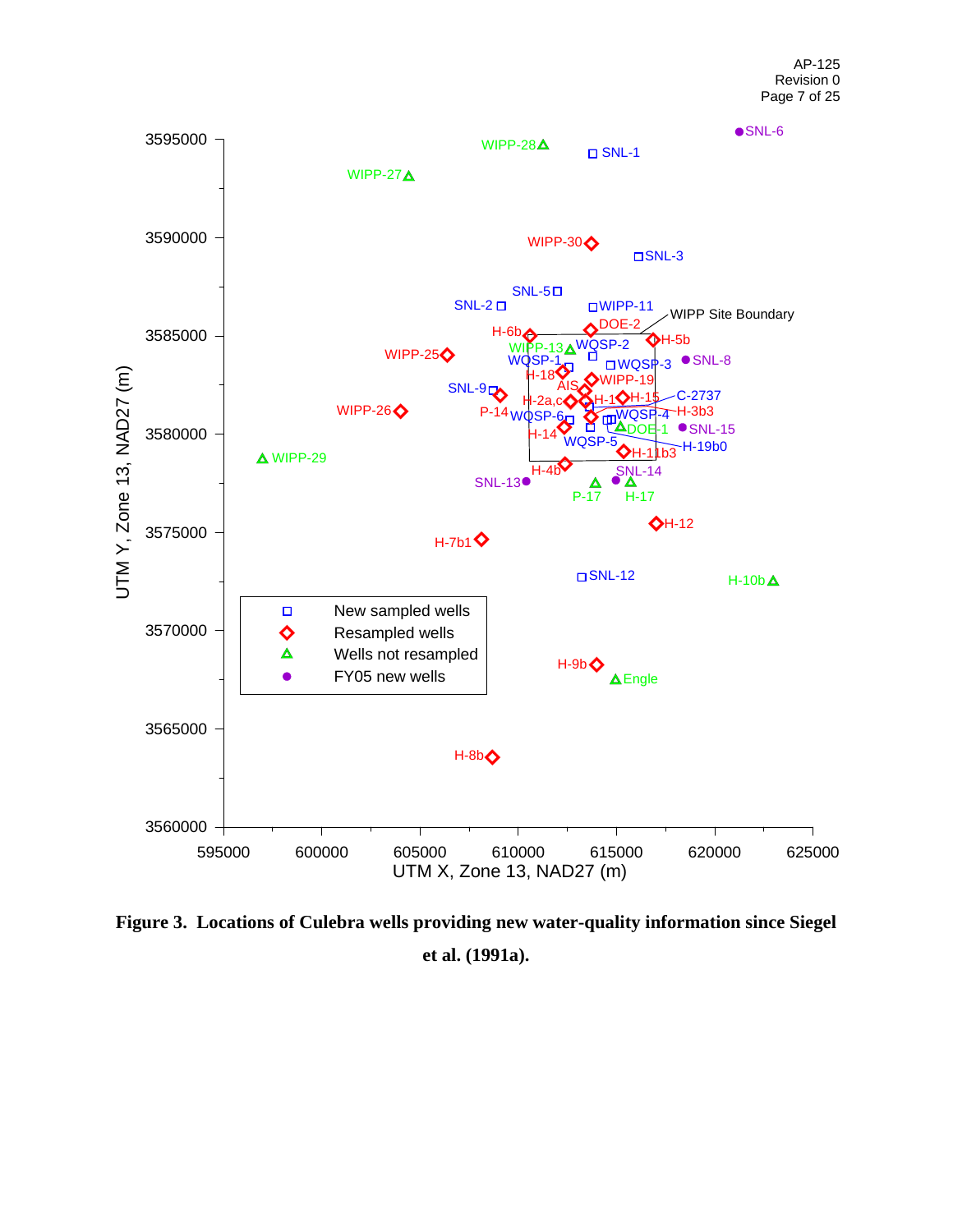| <b>Author</b>            | <b>Facies</b> | Location<br>(relative to the<br><b>WIPP</b> site) | <b>Predominant</b><br><b>Ions</b>                  | <b>TDS/Ionic Strength</b><br>Range      | <b>Culebra</b><br><b>Transmissivity</b><br><b>Condition</b> |
|--------------------------|---------------|---------------------------------------------------|----------------------------------------------------|-----------------------------------------|-------------------------------------------------------------|
| Ramey                    | A             | East                                              | $Na - Cl$<br>(high K & Mg)                         | $>60,000$ mg/L                          | low                                                         |
| (1985)                   | B             | South                                             | $Ca - SO4$                                         | Typically <9000<br>mg/L                 | high                                                        |
|                          | $\mathcal{C}$ | North and west                                    | $Na - Cl$<br>(low $K \& Mg$ )                      | 9000-239,000 mg/L<br>(increases W to E) | variable                                                    |
| Siegel et<br>al. (1991b) | $\mathbf{A}$  | East                                              | $Na - Cl$<br>Mg:Ca molar<br>ratios 1.2 - 2         | $2 - 3$ molal                           | low                                                         |
|                          | B             | South                                             | $Ca - SO4$                                         | $< 0.1$ molal                           | high                                                        |
|                          | $\mathcal{C}$ | West, east side<br>of Nash Draw                   | Variable                                           | $0.3 - 1.6$ molal                       | generally high                                              |
|                          | D             | North and west,<br>west side of<br>Nash Draw      | Possible<br>contamination<br>from potash<br>mining | $3 - 7$ molal                           | high                                                        |

**Table 1. Previously Identified Culebra Hydrochemical Facies.** 

Later groundwater modeling studies (Corbet and Knupp, 1996; Kröhn and Schelkes, 1996; Corbet, 1998) sought to develop alternate conceptual models of flow in the Culebra that included vertical flow (leakage) from other Rustler members. From 3D basin-scale modeling, Corbet (1998) concluded that vertical leakage through the halite-free members of the Rustler overlying the Culebra south and southwest of the WIPP site has created the facies B water defined by Siegel et al. (1991b) (Figure 4), while the facies C water was created by slower leakage of Dewey Lake water, recharged northeast of the WIPP site, through anhydrite, and locally halite, in the Rustler. Kröhn and Schelkes (1996) constructed a vertical cross-section model from east to west across the southern WIPP site with density-dependent flow. Starting from initial conditions of fresh water everywhere in the modeling domain except for fixed saturated brine conditions at the top of the Salado and in the Rustler halite beds, they were able to simulate the present-day distribution of Na-Cl in Culebra and Magenta waters by allowing decreasing amounts of leakage from west to east. They concluded that flow and groundwater compositional variations in the Culebra are determined by a combination of large-scale heterogeneities in Culebra permeability and the contribution of vertical leakage (primarily in Nash Draw) to the Culebra.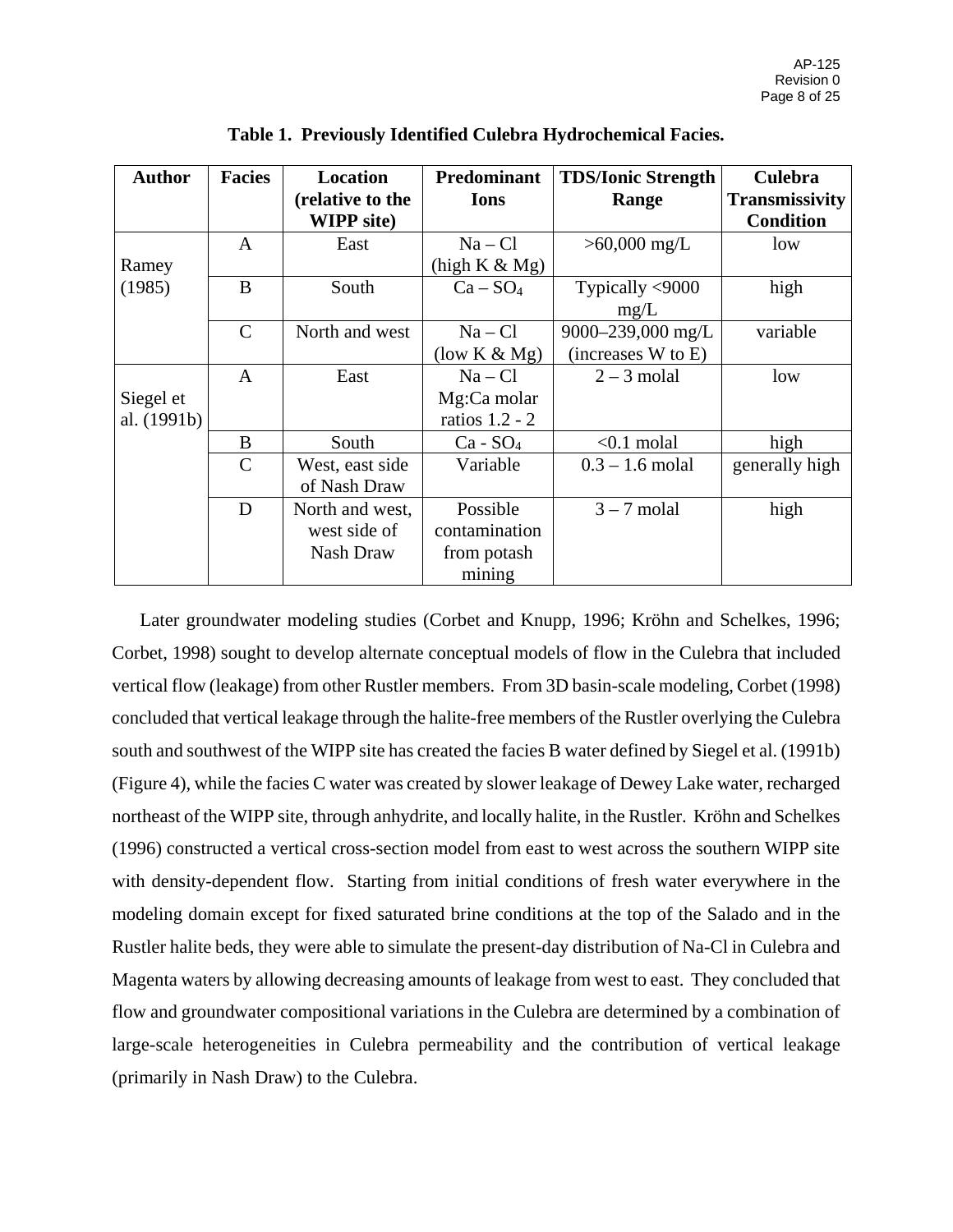

TRI-6331-78-4

**Figure 4. Locations of Culebra hydrochemical facies of Siegel et al. (1991b).**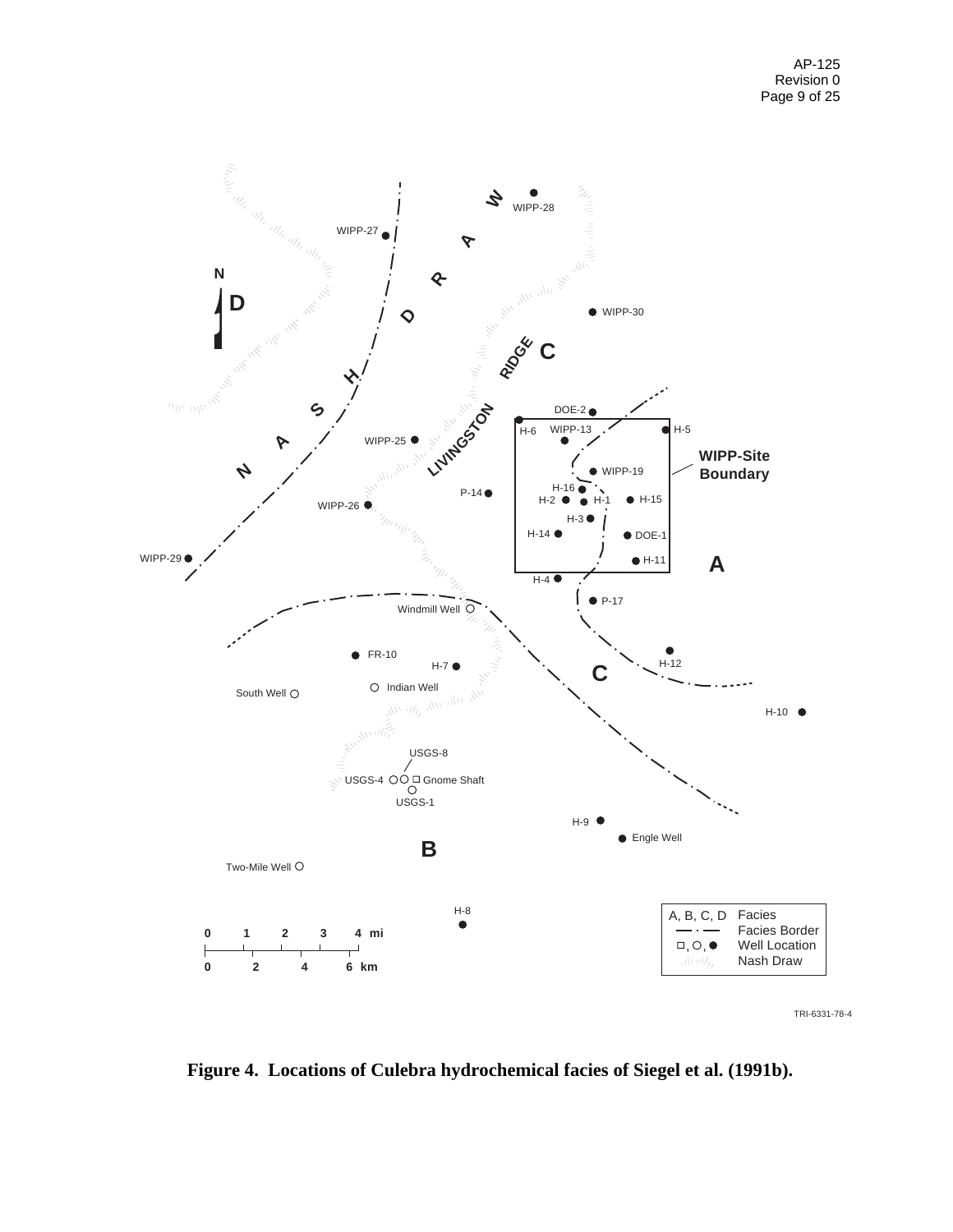### **2.2 Additional Brine Chemistry Data**

The most recent water analyses included by Siegel et al. (1991a) were collected in 1989. In the interim 16 years, 14 new wells (Figure 3) have been drilled and sampled (with more planned), and numerous old Culebra wells have been resampled. Thus, a significant amount of additional Culebra brine chemistry data is currently available. These data will be subject to a preliminary geochemical evaluation to determine hydrochemical facies, normative salt assemblages, and mineral saturation indices. Anomalous compositions, i.e., those which appear not to fit into the hydrochemical facies of Siegel et al. (1991b), or wells that display temporal variations in chemistry will be further evaluated with the goal of determining the geologic, hydrologic, or geochemical process(es) responsible for their anomalous composition(s) or variations.

Depending on the results of the preliminary geochemical evaluation, additional geochemical modeling could be warranted. This modeling could take the form of mixing calculations, ion exchange calculations, or mineral equilibrium/reaction-path calculations. The purpose of the secondary modeling would be to simulate the observed geochemical trends in the measured data to aid in identifying possible geologic or hydrologic causes for the observed phenomena. For example, geochemical mixing calculations could be used to evaluate the magnitude of vertical leakage to Culebra—a potentially important process to include when calibrating T fields. Furthermore, hydrochemical facies patterns and temporal variations may provide insight into changes occurring in the Culebra in less than the 10,000-yr period of regulatory concern.

### **2.3 Installation of New Wells and Performance of Hydraulic Tests**

Hydraulic tests have been performed following the installation of new wells in the Culebra over a wide area around the WIPP site (see Figure 3). Hydraulic tests provide information on the hydraulic properties of the formation and on the nature of flow (e.g., through fractures or pores) in the localized area around the well and between wells. Thus, by comparing the hydraulic test results, the borehole geologic data, and the brine composition information, we may be able to draw inferences about the development of the chemical and physical environment in localized regions of the Culebra.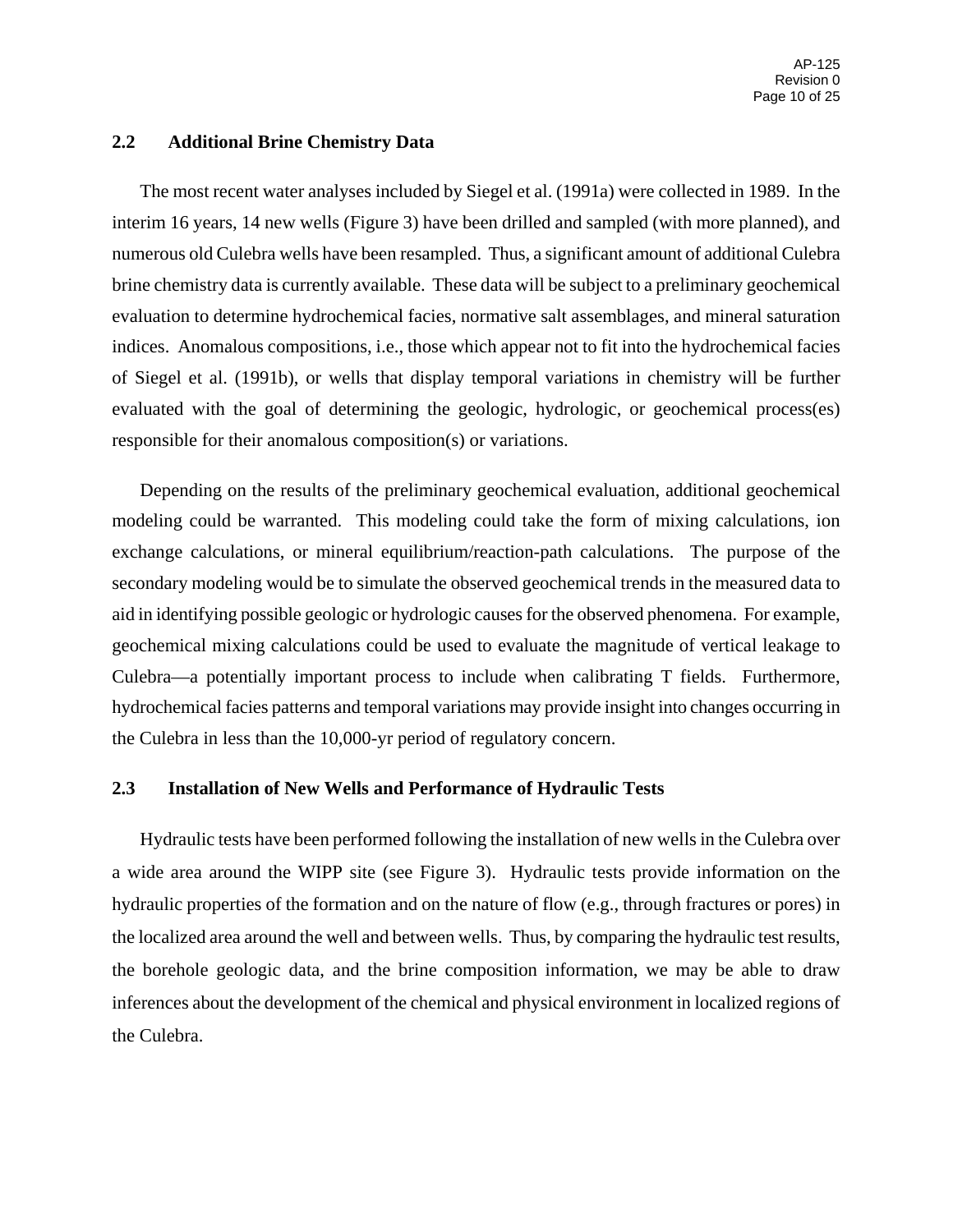Holt et al. (2005) concluded that upper Salado Formation dissolution increased the probability of Culebra fracturing and high T, and that high-T zones were also associated with areas where halite is absent in adjacent members of the Rustler. Figure 5 shows the pertinent halite margins (see Figure 1 for stratigraphy and nomenclature) related to Culebra transmissivity in the area of the WIPP. The zones of high T should form preferred pathways for flow which should yield variations in the brine composition compared to low-T locations and should have unique geochemical signatures.

### **2.4 Changes to the Culebra Flow Model**

Based on the concepts explained in Powers et al. (2003) and Holt et al. (2005), new Culebra T fields were developed for compliance modeling (McKenna and Hart, 2003). Comparison of the flow directions predicted by the new T fields with the Culebra brine composition data provides an indirect check of the flow model's validity. The geochemistry of the Culebra brines will be used as a tool to make an evaluation of the representation of the Culebra as a confined, two-dimensional system, and whether this representation is a realistic and/or conservative approach for compliance calculations on a 10,000-yr time frame.

Corbet and Knupp's (1996) and Corbet's (1998) 3D basin-scale model included a coarse and somewhat crude version of the geologically based model of Culebra transmissivity used by McKenna and Hart (2003). This basin-scale model included vertical flow between Rustler members. This model provided information on possible rates and spatial distribution of vertical leakage to the Culebra. An updated understanding of the brine geochemistry will provide more information as to the plausibility of the occurrence and magnitude of vertical flow in the Rustler Formation.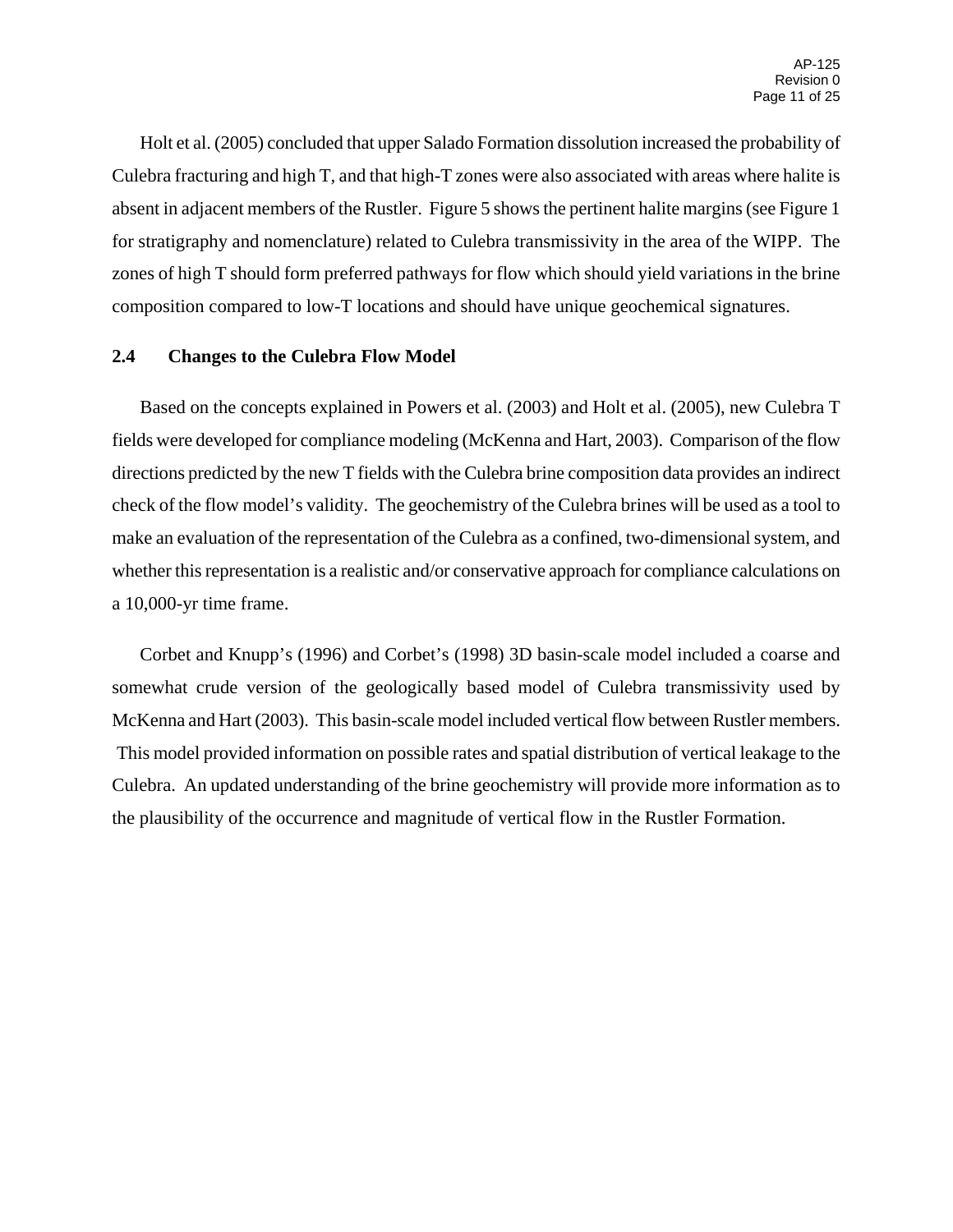

**Figure 5. Air-photo map of WIPP area showing halite and dissolution margins and tailings piles.**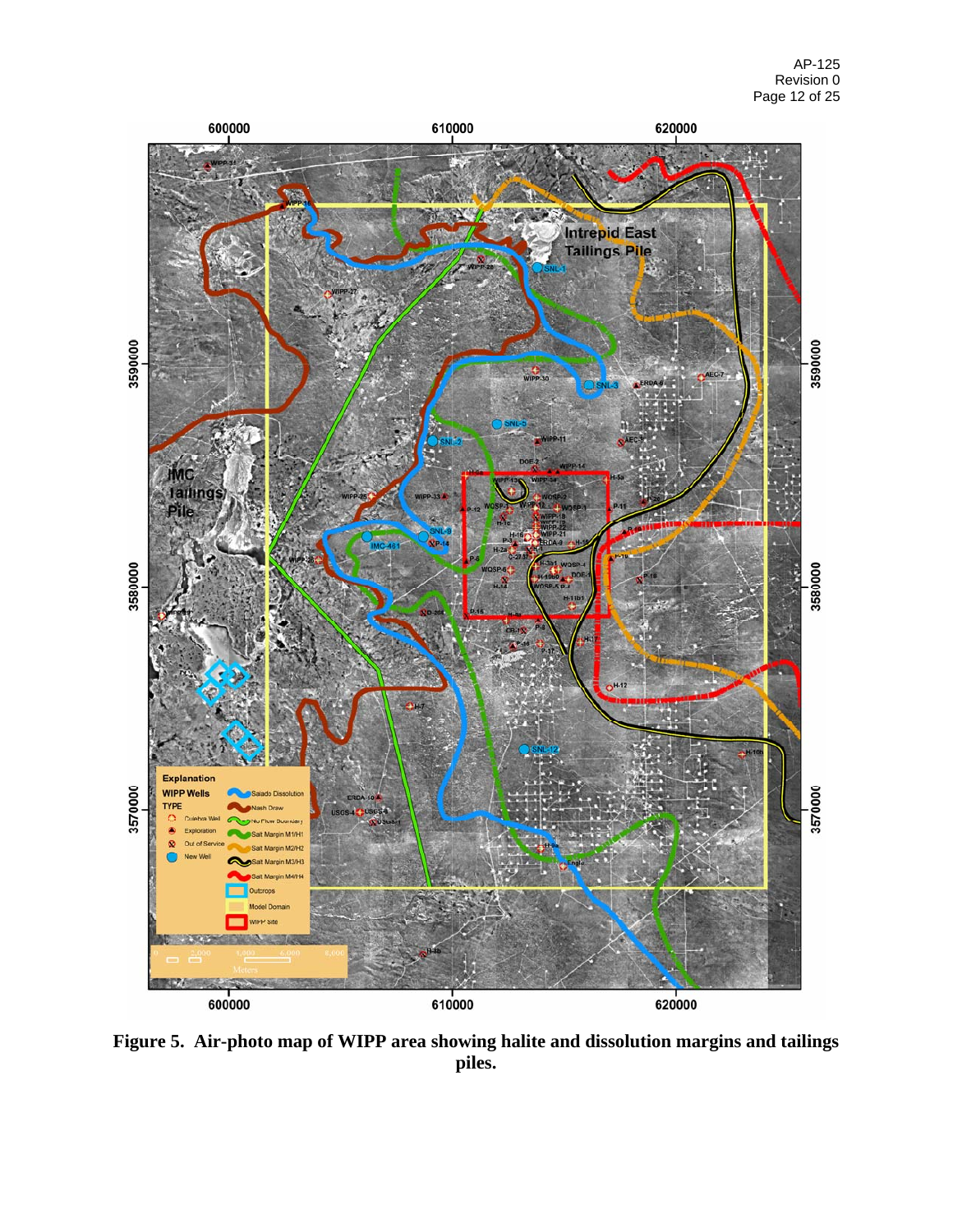# **3. Information Sources**

The data required to perform the analysis described in the previous section include chemical analyses of the brines, mineralogic and geologic information, borehole location information, and output from the Culebra flow model.

• Brine chemistry data: From 1989 until 1995, Culebra water samples were collected and analyzed by Westinghouse Electric Corporation (WEC; now known as Washington Regulatory and Environmental Services (WRES)) under the WIPP Water Quality Sampling Program (WQSP) from most of the wells designated as "Resampled wells" in Figure 3 (WEC, 1991; 1992; 1993; 1994; 1995; 1996). A smaller number of Magenta and Dewey Lake wells were also sampled. Beginning in 1995, WEC began sampling only seven newly installed, fiberglass-cased wells designated WQSP-1 through WQSP-6 (Culebra wells) and WQSP-6A (a Dewey Lake well). Two rounds of sampling are performed in the WQSP wells each year, with 20 rounds being completed through June 2005 (Kehrman, 2002; WRES, 2003; WIPP MOC, 2004). All of the samples collected under the WQSP have been analyzed for an extensive list of anions, cations, trace metals, and organic compounds.

Since 2003, water samples have also been collected by Sandia National Laboratories under Test Plan TP 03-01 (Chace, 2003) in the non-WQSP wells designated as "New sampled wells" on Figure 3 and in a few of the "Resampled wells". These samples have been analyzed by Hall Environmental Analysis Laboratory (HEAL; Albuquerque, NM) for major ions  $(Ca^{2+}, Mg^{2+}, K^+, Na^+, Cl^-, SO_4^{2-}, HCO_3^-)$  as well as  $Fe^{3+}, Br, F$ , and  $NO_3^-$ . The laboratory reports are compiled in WIPP Records Package ERMS# 536041.

For both the WQSP and Sandia samples, field measurements of pH, specific conductance, temperature, and specific gravity are also available.

• Mineralogic data and geologic logs: The Culebra mineralogy has been documented most thoroughly by Sewards et al. (1991), and additional information has been provided by Holt (1997). Limited information on the readily apparent presence or absence of clays,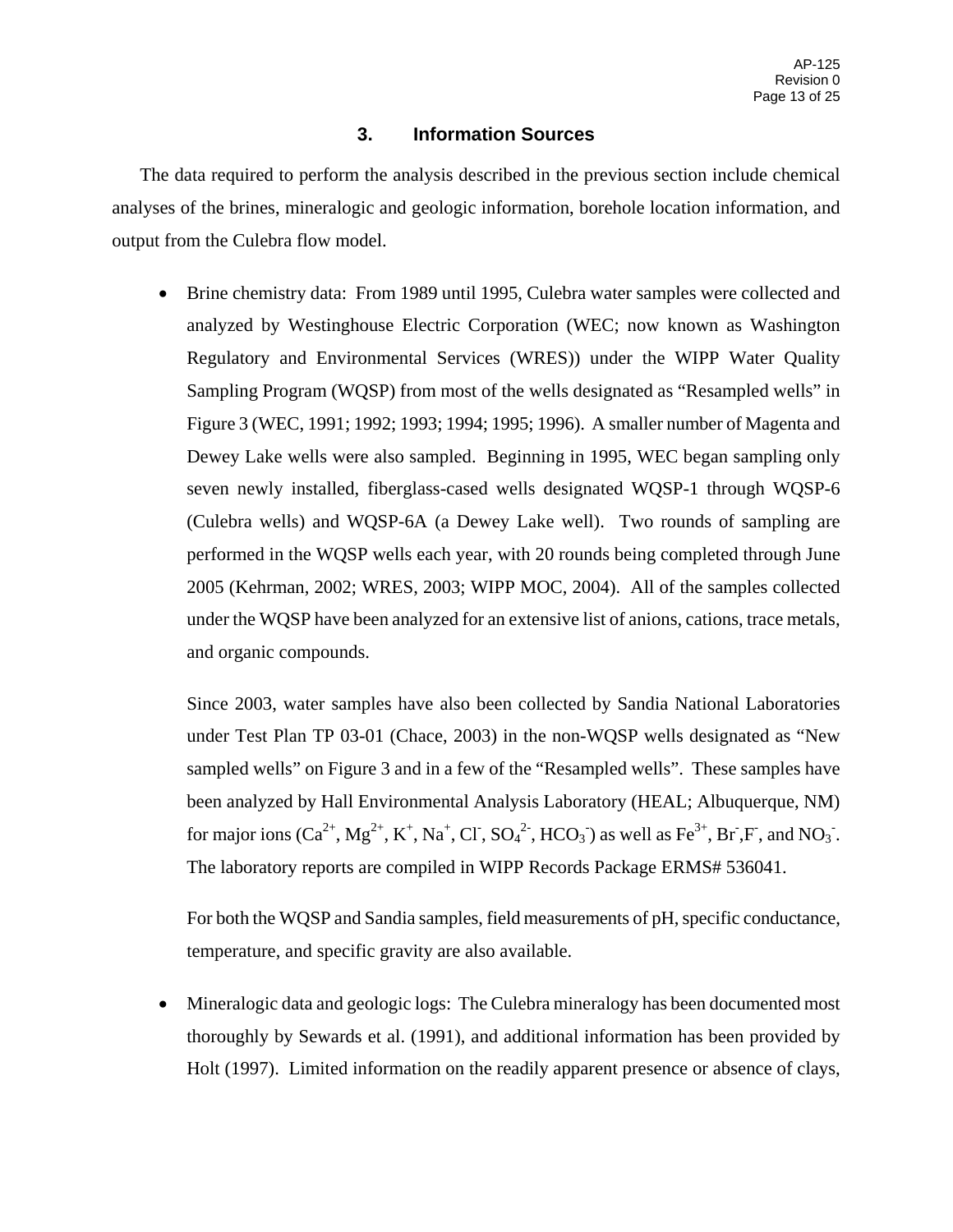sulfates, and halite in Culebra core at specific boreholes is given in the geologic logs provided in borehole basic data reports (e.g., Powers and Richardson, 2004) available in the Sandia National Laboratories library.

- Borehole location data: This information is typically documented in the basic data reports mentioned above. Location information on WIPP boreholes drilled through 1988 is also summarized in Gonzales (1989).
- Transmissivity fields: Culebra transmissivity (T) fields were developed and calibrated by McKenna and Hart (2003) using MODFLOW-2000 (Harbaugh et al., 2000). New T fields will also be calibrated under Analysis Plan 114 (Beauheim, 2004) that may be completed in time to be used for this study. The T fields and associated MODFLOW files will require transmittal via the appropriate QA procedure.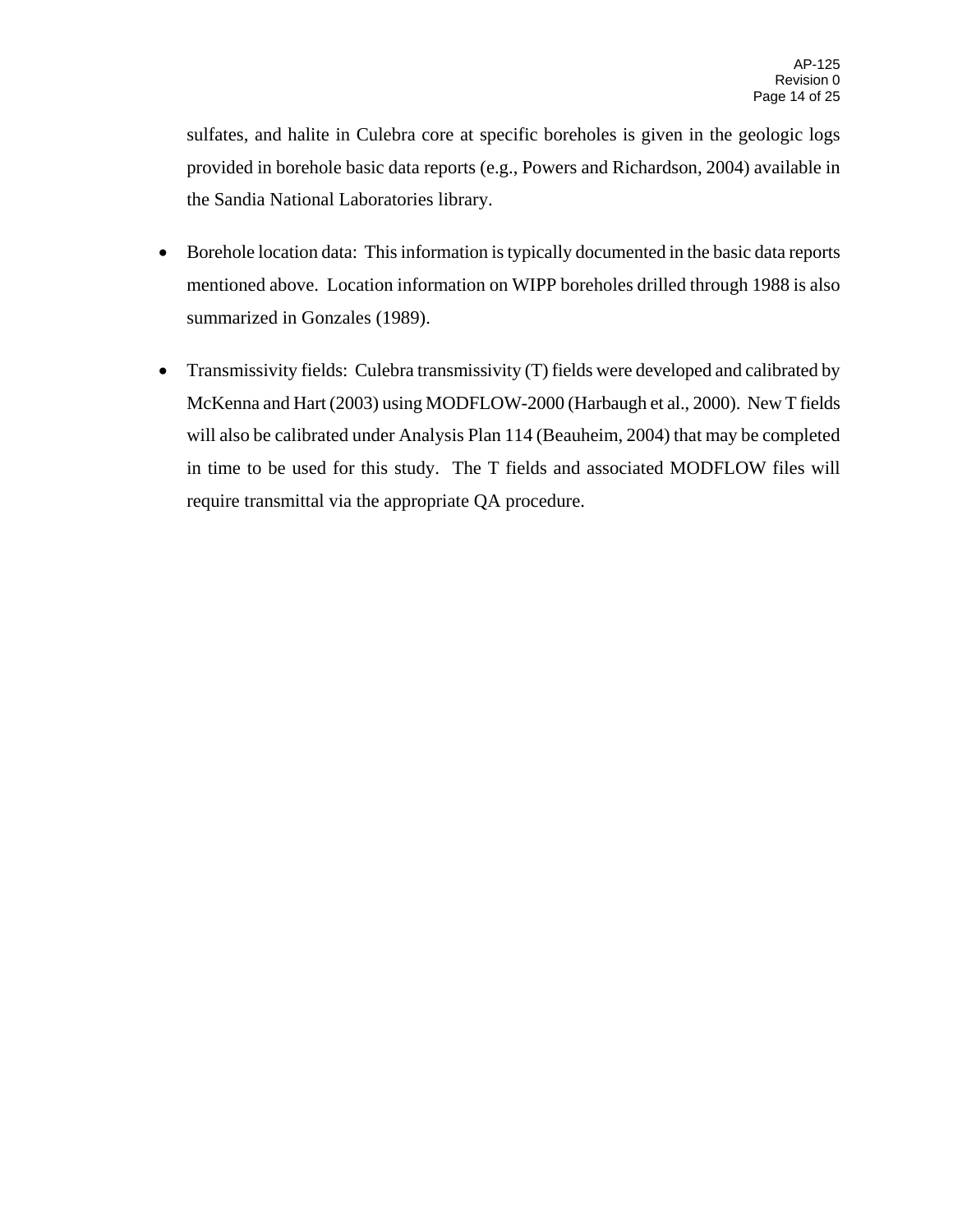### **4. Analysis Tasks**

#### **4.1 Task 1—Data Assembly**

### **4.1.1 Geochemical and Well-Location Data**

All of the chemical analyses of the Culebra brines described in Section 3 have been compiled into an Excel spreadsheet, *WIPP gwgeochem######.xls*, where ###### is the date the spreadsheet was last updated (e.g., 033005). This spreadsheet also contains the water-quality information previously evaluated by Siegel et al. (1991b). This spreadsheet will be reviewed as a routine calculation under NP 9-1 and submitted to the WIPP Records Center. The spreadsheet will be updated as additional data become available, and the data added to the spreadsheet will be checked against the information provided by the analytical laboratories to ensure correctness, again following the procedures for routine calculations under NP 9-1. The final version of the spreadsheet used for this AP will be identified in the final Analysis Report.

Well-location data will be added to the spreadsheet to facilitate map-view plotting and contouring of data.

### **4.1.2 Culebra Mineralogical Data and Geologic Logs**

Mineralogy and borehole-specific geologic data will be assembled that may be used in the geochemical modeling and as interpretive information. The presence or absence of minerals such as halite, anhydrite, or gypsum in a core log provides information that, when combined with the results of the hydrochemical analysis, may be interpreted to increase our understanding of the hydraulics at a particular location. Additionally, if EQ6 simulations are deemed necessary at a later stage of the analyses, then the mineralogy obtained from the core logs of the Culebra may be used in generating the input files for EQ6.

# **4.2 Task 2—Primary Geochemical Assessment**

The purpose of this task is to characterize the recharge waters, anomalous chemistries, and trends in chemistry using speciation/saturation calculations and salt norm calculations, and assign the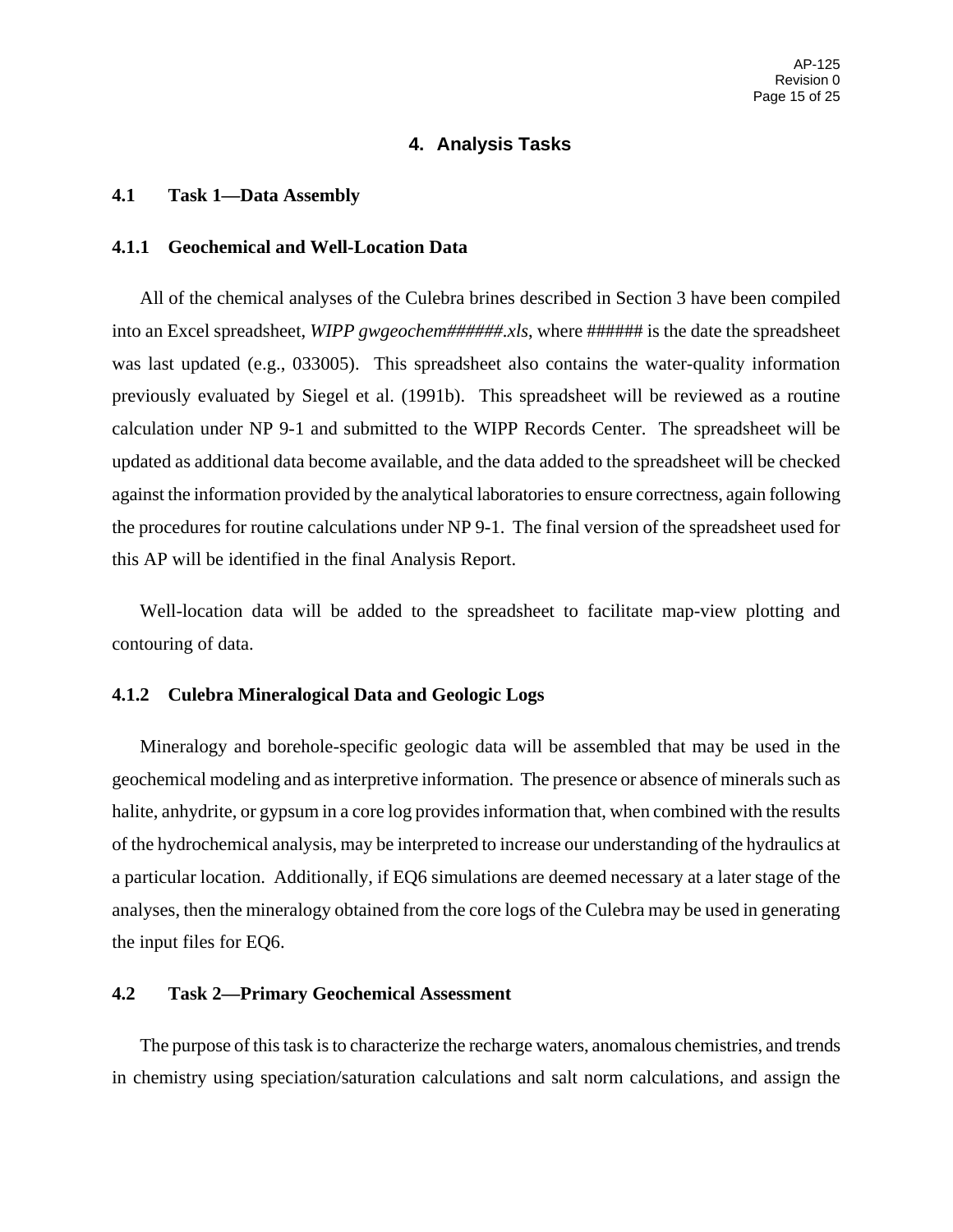Culebra brine compositions to hydrochemical facies. No calculations of the reduction-oxidation (redox) potential of the brines will be performed because analyses of redox couples (oxidized and reduced species of a single element) have not been performed.

#### **4.2.1 Data Plotting**

The brine compositional data will be plotted using AquaChem. AquaChem is a hydrochemical database program that was designed to manage large quantities of water-quality data, with facilities to generate user-defined reports and a multitude of plots from simple X-Y plots to Piper, Stiff, and Durov plots. All of these hydrochemical plots have strengths and weaknesses, but their main purpose is to aid in the classification of hydrochemical facies and to display trends in water chemistry not readily apparent by simple inspection of tabulated data.

### **4.2.2 Speciation–Mineral Saturation Calculations**

Chemical data will be evaluated using the soon-to-be-released EQ3NR Version 8.1 module of the EQ3/6 code package (see Wolery (1992a,b) for documentation of version 7 of this code package). EQ3NR will be used to evaluate the mineral saturation state of the Culebra brines. If warranted, the results of the EQ3 calculations, e.g., the saturation indices, may be geospatially plotted and contoured in Task 3 to identify areas that may share common genetic origins.

The Pitzer thermodynamic database will be used for high-ionic-strength (>1 molal) brines. For waters with low to moderate ionic strength (<1 molal), the B-dot equation (Helgeson, 1969) for calculating activity coefficients will be used because it is more appropriate than the Pitzer database in this range of ionic strength. The Pitzer thermodynamic database suitable for use with high-ionicstrength solutions, such as the Culebra brines, has been expanded for EQ3NR v. 8.1 to include a wide range of elements such as Al, Si, and Fe that may be important for this analysis.

#### **4.2.3 Salt Norm Calculations**

Normative salt calculations will be performed using the computer code SNORM (Bodine and Jones, 1986). The salt norm is a diagnostic tool which lends insight to the specific origins of a water sample's solute makeup. The SNORM software recasts the chemical analysis of a water sample as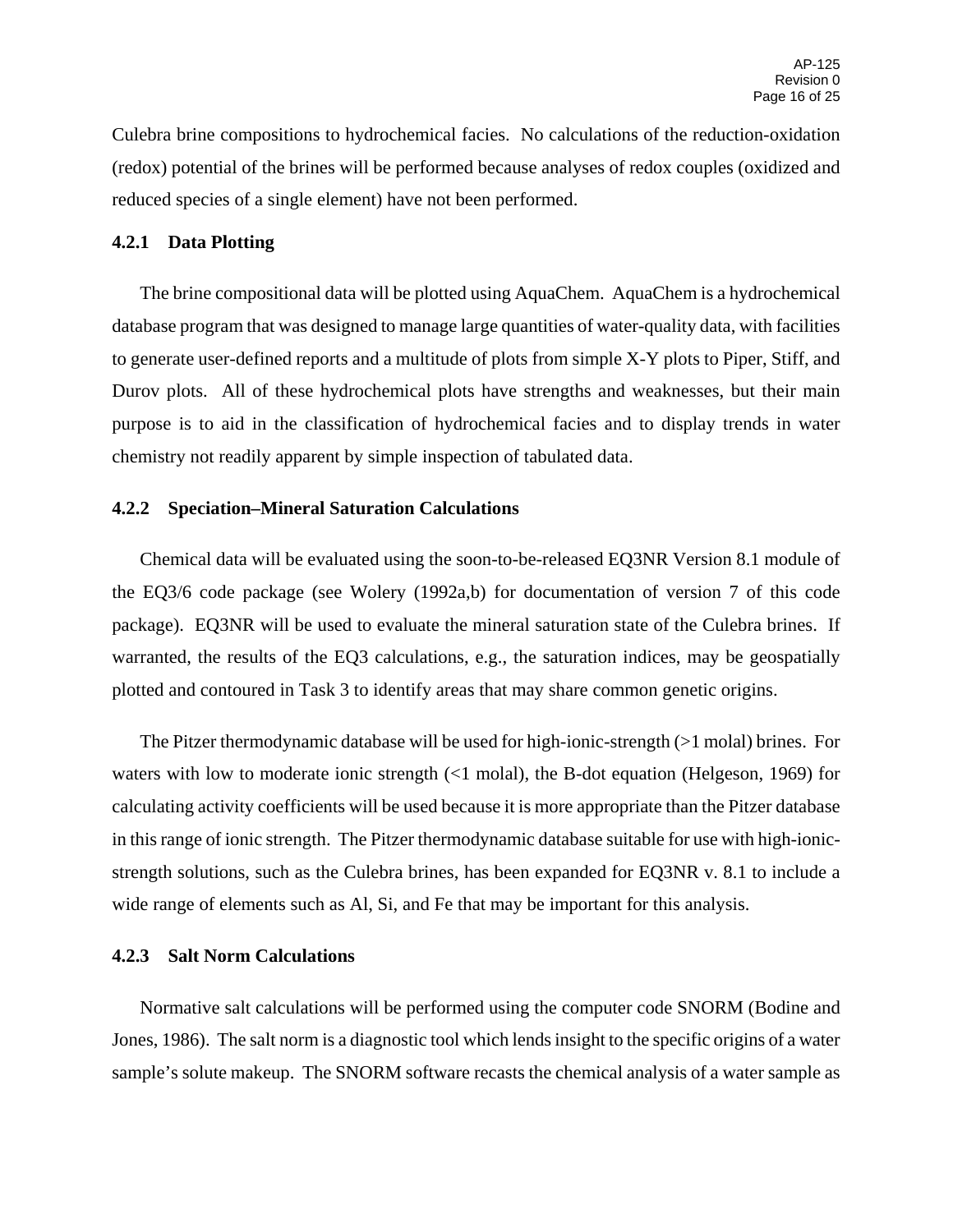an idealized equilibrium assemblage of mineral salts resulting from a single-step evaporation at 25°C and atmospheric carbon dioxide partial pressure. Bodine and Jones (1986) have cataloged the normative salt assemblages for waters of known origin, and identified the three primary salt norms: meteoric, marine, and diagenetic. Further, Bodine and Jones (1986) state:

*"The normative assemblage yields a diagnostic chemical-mineralogical characterization of the water, aids in the interpretation of the origin of the water's solutes, is indicative of the character of water-rock interaction in subsurface environments, and may contribute to determining the evolutionary path of the water chemistry."*

Aside from the diagnostic strengths of the salt norm approach is the legacy of the approach with regard to the WIPP project and, in particular, the characterization of the Culebra brines (Bodine and Jones, 1990). Thus, applying the salt norm to the recent chemical data provides a transparent means of comparison to the historical data.

### **4.2.4 Classify Brine Compositions**

Each brine composition will be assigned to a hydrochemical facies after Siegel et al. (1991b). The spatial distribution of the hydrochemical facies will be checked with respect to those defined by Siegel et al. (1991b) and discrepancies noted.

### **4.3 Task 3—Flow Path Modeling**

The MODPATH option of MODFLOW-2000 will be used in backward particle tracking mode to define the flow paths that brought brines to the sampled wells. For each available T field, a circle of particles will be placed at the location of each sampled well, and their movement tracked backwards to the boundary of the model domain. This flow path information will be used in Tasks 4 and 5 to evaluate the processes (including, potentially, vertical leakage) that must be active to explain how groundwater chemistry evolves along various flow paths.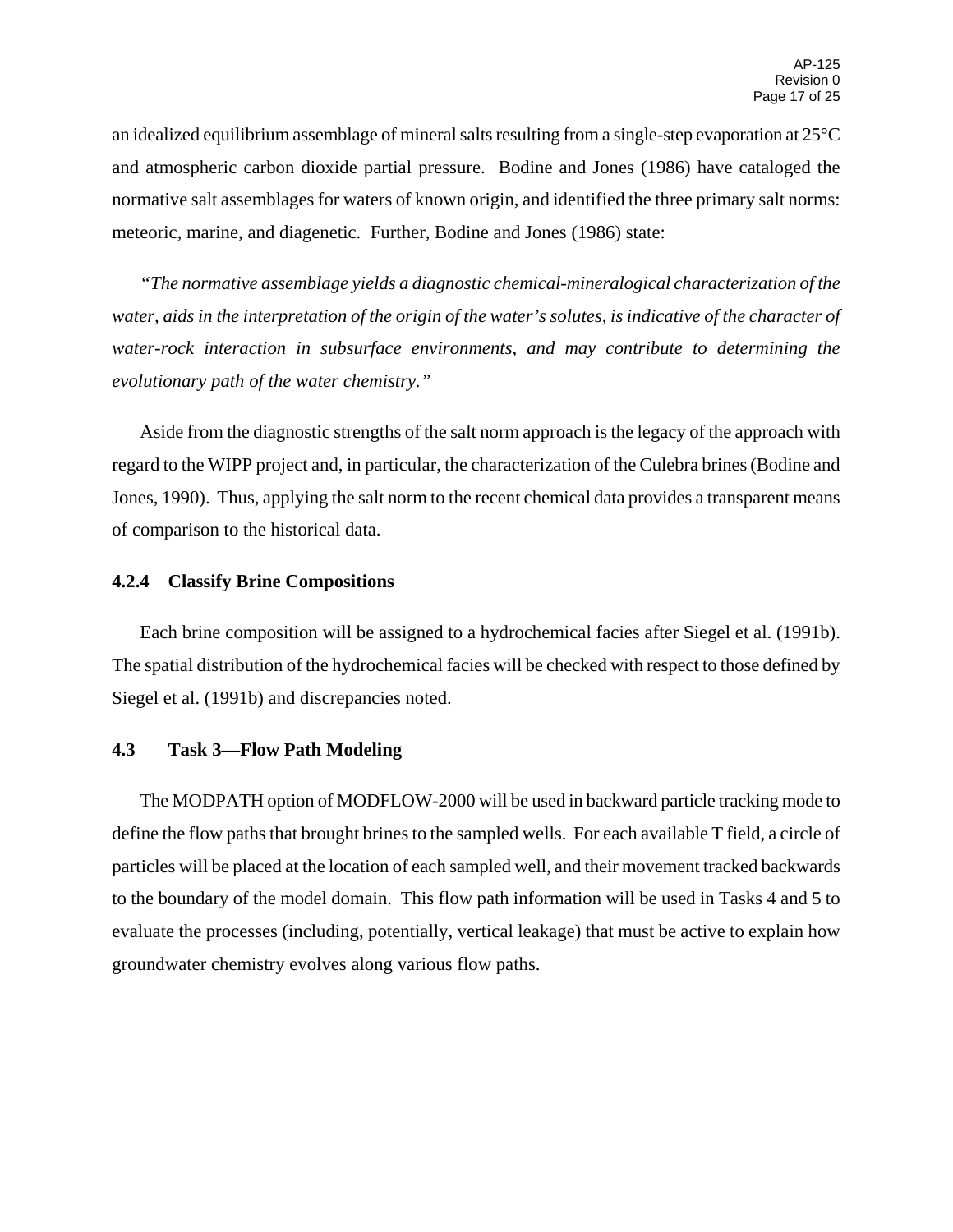#### **4.4 Task 4—Secondary Geochemical Assessment**

#### **4.4.1 Evaluation**

The output of Tasks 2 and 3 will be evaluated to identify geologic, geochemical, or hydrologic processes and/or anomalous compositions and trends in the data. Possible results from Task 2 could include the presence of a low-TDS water in an otherwise high-TDS area which could suggest the presence of vertically introduced fresh water through a previously unidentified geologic feature. Evaluation of the Task 2 results will be facilitated by plotting the results using the well-location data and possibly plotting the results using a contouring/visualization software package such as mView. Additionally, plotting the EQ3 output, such as the mineral saturation indices, will be used as a means to assess the geochemical processes and controls on the brine compositions.

#### **4.4.2 Geochemical Modeling**

Based on the results of the evaluation described in Section 4.4.1, EQ6 input files will be designed to simulate the processes that were identified. The simulations may take the form of onedimensional column-type experiments where the solid-centered flow-through (SCFT) mode of EQ6 would be used. The SCFT model is a 1-dimensional batch reactor with plug flow that assumes complete mixing. Thus, it is an idealized conceptualization of advective transport with chemical reactions, as dispersion is not modeled. The reactants, including the reacting groundwater compositions, will be set up with kinetic rate laws which permit modeling in the time domain. In this example, the mixing of two fluids, set up as special reactants, simultaneously reacting with the porous medium would be simulated. The rates of water addition to the modeled system would be varied until the resultant water composition matched the observed field composition as closely as possible. Of course, a simplified and idealized model system may only capture the broad features of the real system, but nonetheless the modeling exercise may provide insight into an otherwise poorly understood system.

The aquifer mineral physical properties (mass and surface area) will be estimated based on Culebra dolomite specific surface area measurements reported in Kelley and Saulnier (1990) and Holt (1997) and scaled to the 1-liter EQ6 volume to reflect the porosity of the Culebra dolomite, and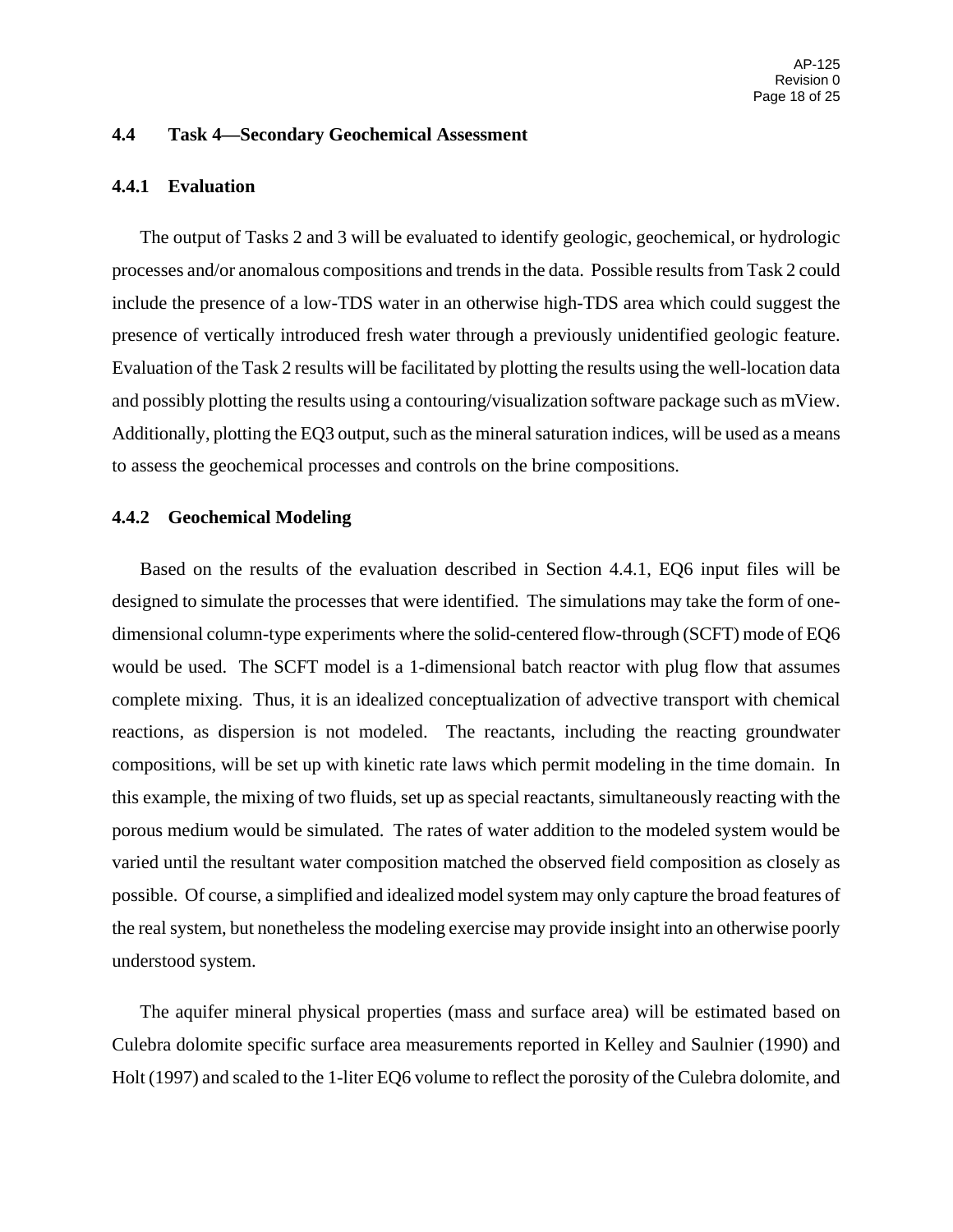appropriate kinetic rate laws will be assigned to the mineral phases. In the absence of WIPP-specific laboratory measurements of the mineral surface areas, estimates of this parameter will have to be made and used as input in the EQ6 modeling. Because the mineral surface area directly scales the kinetic rate law, a sensitivity analysis of the effects of this parameter on the model output will be necessary.

The processes which can be modeled include mineral dissolution and precipitation and fluid mixing simulated in the time domain. These types of calculations would provide information about the plausibility and resultant chemistry of brine mixing, including both mixing of Culebra brines belonging to different hydrochemical facies and of waters potentially entering the Culebra from other Rustler members mixing with the Culebra brines. Additionally, mixing calculations may provide information on the relative magnitude of leakage from sources outside of the Culebra.

### **4.5 Task 5—Interpretation of Results and Synthesis**

The purpose of this task will be to integrate the results of the geochemical analyses with the flow model output, the geologic data, and the hydrologic data.

Interpretation of the model results, geologic information, and hydrologic information will be facilitated through the use of map-view plots. The geochemical model output (mixing zones, hydrochemical facies, saturation indices, etc.) will be plotted and overlain with the flow model output vectors for comparison. Other information such as halite margins (Figure 5), the occurrence of fracturing, permeability, and flow dimension may also be geospatially plotted. This integrated approach to data interpretation will aid in finding discrepancies between the models and help in making recommendations for future modeling efforts.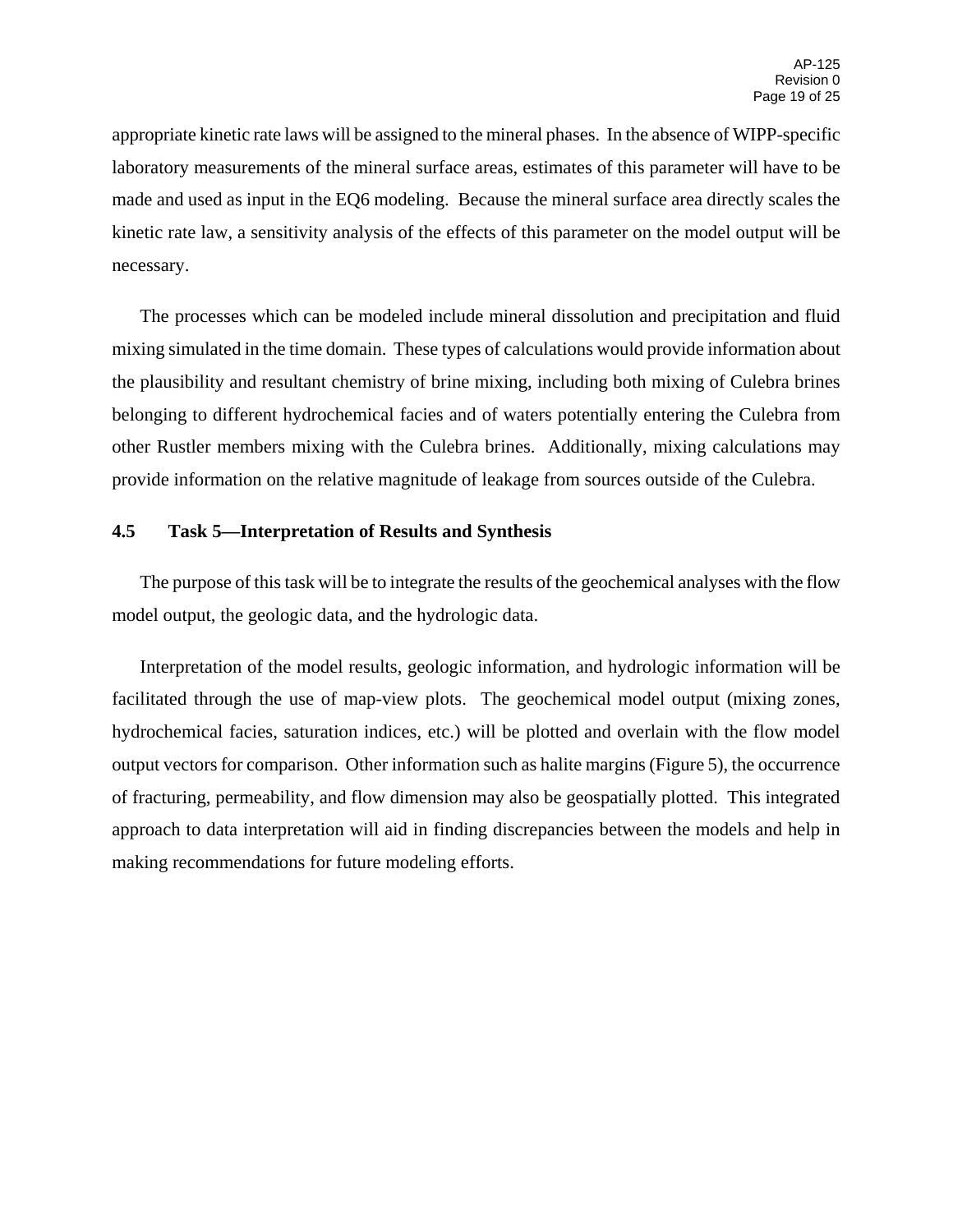# **5. Software List**

The following computer codes may be used for different tasks associated with Culebra hydrochemistry:

- AquaChem (commercial off-the-shelf software, Waterloo Hydrogeologic Inc.);
- SNORM (USGS software to be qualified under NP 19-1);
- EQ3/6 Version 8.1 (LLNL software to be qualified under NP 19-1);
- mView 4.0 (acquired software to be qualified under NP 19-1, Intera Engineering  $Ltd.$ );
- ArcInfo 8.1 (commercial off-the-shelf software, ESRI);
- MODFLOW-2000 Version 1.6 (qualified under NP 19-1);
- MODPATH (to be qualified under NP 19-1).

Off-the-shelf spreadsheet programs, such as Excel, and graphing programs, such as Grapher or SigmaPlot, may also be used for data manipulation and plotting. Any pre- or post-processors needed for data manipulation and transfer between codes will also be qualified as part of the analysis package.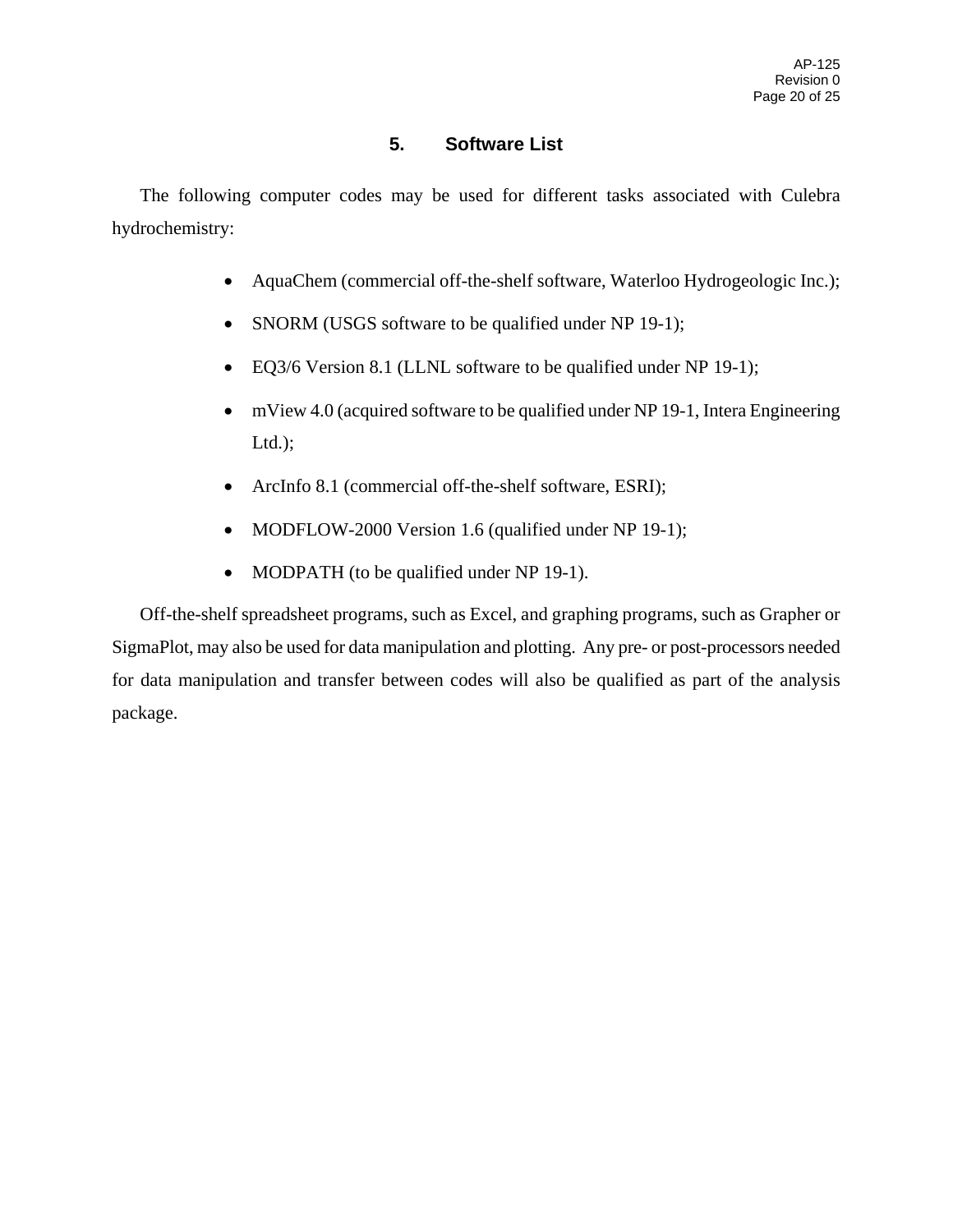## **6. Special Considerations**

No special considerations have been identified.

### **7. Applicable Procedures**

All applicable WIPP quality-assurance procedures will be followed for these analyses. Training of personnel will be done in accordance with the requirements of NP 2-1, *Qualification and Training*. Analyses will be performed and documented in accordance with the requirements of NP 9-1, *Analyses* and NP 20-2, *Scientific Notebooks*. All software used will meet the requirements of NP 19-1, *Software Requirements* and NP 9-1 as applicable. The analyses will be reviewed following NP 6-1, *Document Review Process*. All required records will be submitted to the WIPP Records Center in accordance with NP 17-1, *Records*.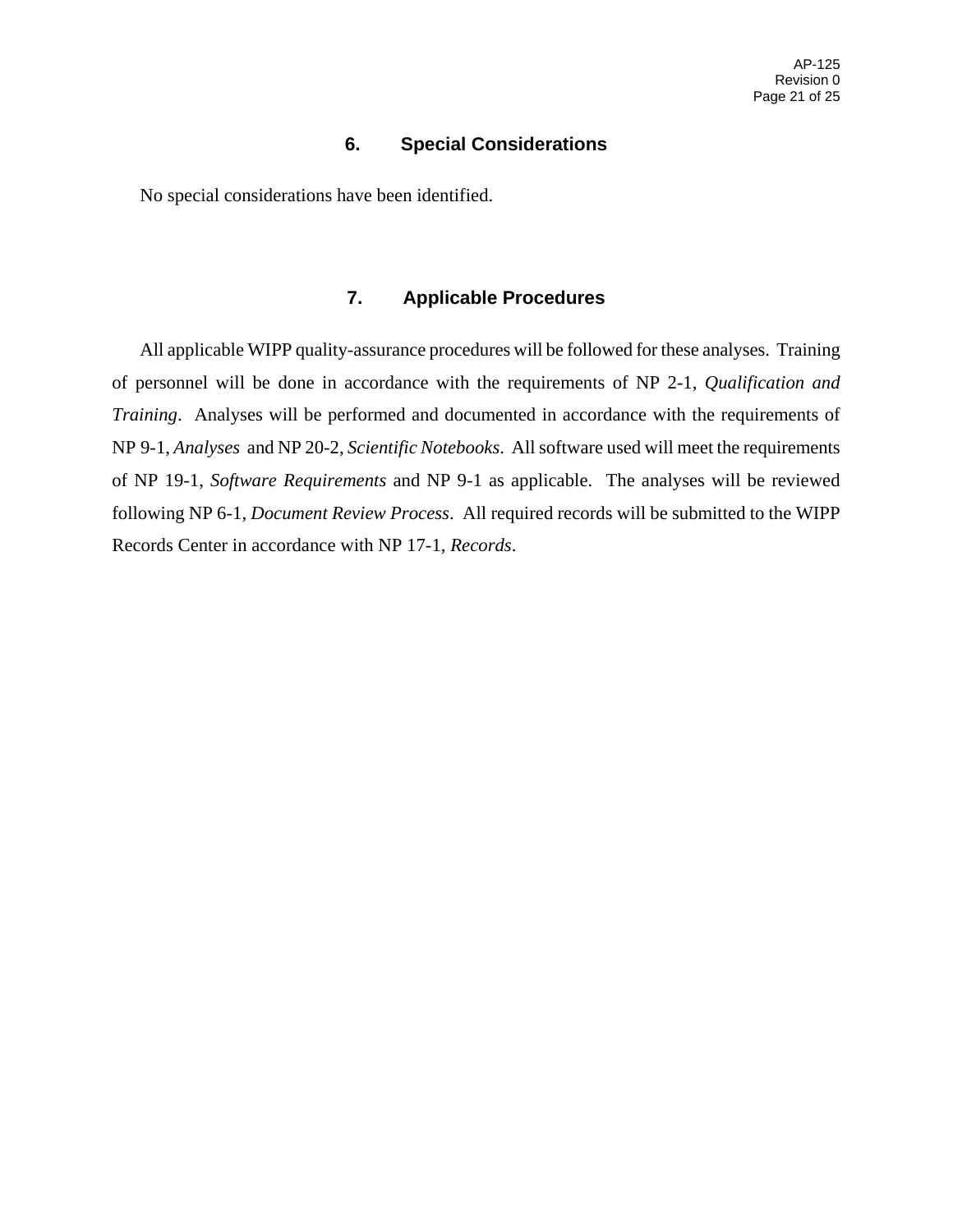# **8. References**

Beauheim, R.L. 2004. *Analysis Plan for Evaluation and Recalibration of Culebra Transmissivity Fields*. AP-114. Carlsbad, NM: Sandia National Laboratories.

Bodine, M.W., and B.F. Jones. 1986. *The Salt Norm: A Quantitative Chemical Mineralogical Characterization of Natural Waters*. Water Resources Investigation Report 86-4086. Reston, VA: U.S. Geological Survey.

Bodine, M.W., and B.F. Jones. 1990. "Normative Analysis of Groundwaters from the Culebra Formation Associated with the Waste Isolation Pilot Plant (WIPP), Southeastern New Mexico," The Geochemical Society, Special Publications No. 2, 213-269.

Brookins, D.G., and S.J. Lambert. 1988. "WIPP Site Studies: Secondary Selenite Veins in the Rustler Formation and Dewey Lake Red Beds," *Materials Research Society Symposium Proceedings*. Vol. 112, 233-241.

Chace, D.A. 2003. *Testing of Wells at the WIPP Site*. Test Plan TP 03-01, Rev. 0. Carlsbad, NM: Sandia National Laboratories.

Chapman, J.B. 1988. *Chemical and Radiochemical Characteristics of Groundwater in the Culebra Dolomite, Southeastern New Mexico.* EEG-39. Albuquerque, NM: New Mexico Environmental Evaluation Group.

Corbet, T.F. 1998. "Integration of Hydrogeology and Geochemistry of the Culebra Member of the Rustler Formation in the Vicinity of the Waste Isolation Pilot Plant (USA)," *Use of Hydrogeochemical Information in Testing Groundwater Flow Models, Workshop Proceedings, Borgholm, Sweden, 1-3 September 1997*. Paris, France: OECD NEA. 135-149.

Corbet, T.F., and P.M. Knupp. 1996. *The Role of Regional Groundwater Flow in the Hydrogeology of the Culebra Member of the Rustler Formation at the Waste Isolation Pilot Plant (WIPP), Southeastern New Mexico*. SAND96-2133. Albuquerque, NM: Sandia National Laboratories.

Gonzales, M.M. 1989. *Compilation and Comparison of Test-Hole Location Surveys in the Vicinity of the Waste Isolation Pilot Plant Site*. SAND88-1065. Albuquerque, NM: Sandia National Laboratories.

Harbaugh, A.W., E.R. Banta, M.C. Hill, and M.G. McDonald. 2000. *MODFLOW-2000, the U.S. Geological Survey Modular Ground-Water Model – User Guide to Modularization Concepts and the Ground-Water Flow Process*. Open-File Report 00-92. U.S. Geological Survey.

Helgeson, H.C. 1969. "Thermodynamics of hydrothermal systems at elevated temperatures and pressures," *American Journal of Science*. Vol. 267, 729–804.

Holt, R.M. 1997. *Conceptual Model for Transport Processes in the Culebra Dolomite Member, Rustler Formation*. SAND97-0194. Albuquerque, NM: Sandia National Laboratories.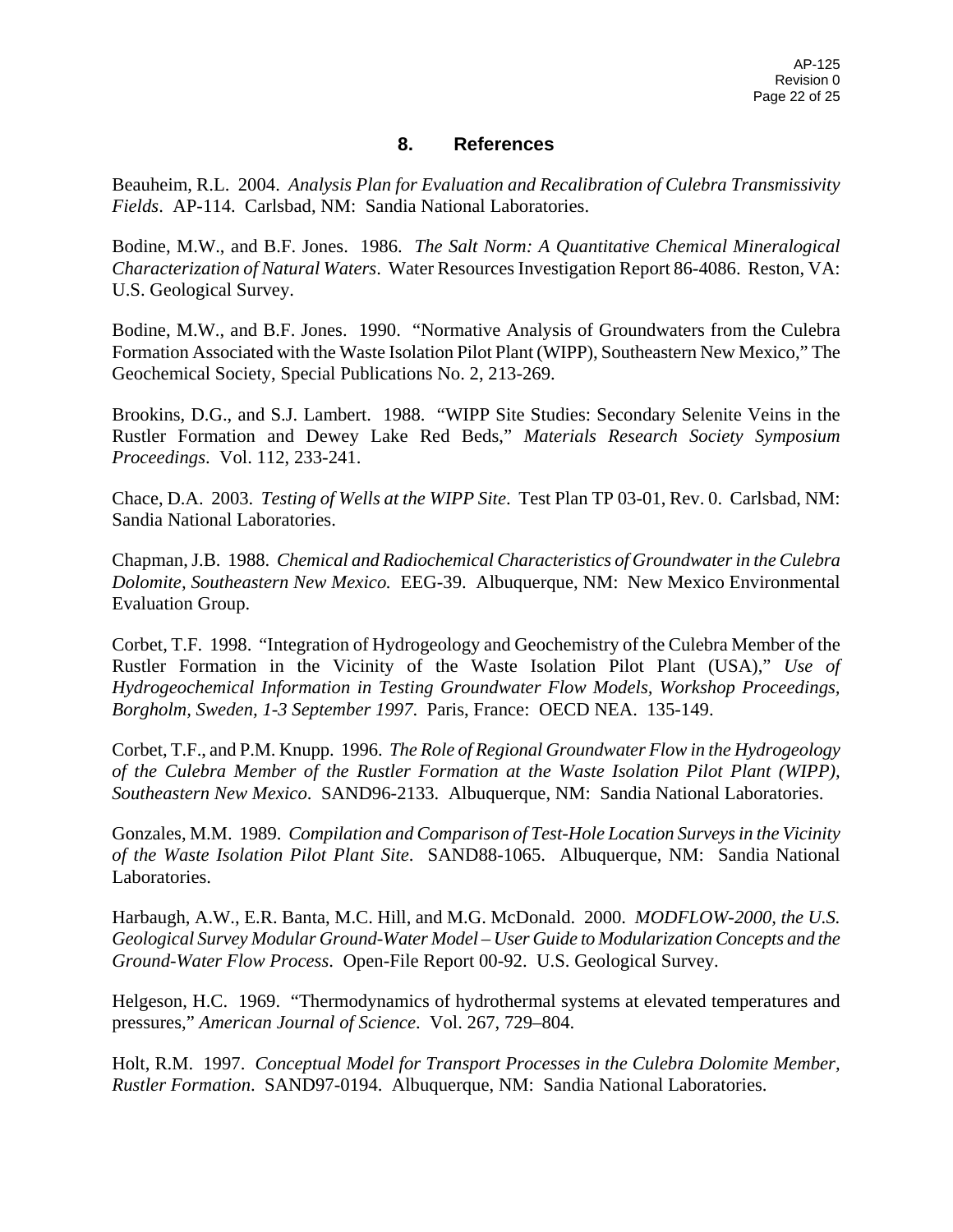Holt, R.M., and D.W. Powers. 1988. *Facies Variability and Post-Depositional Alteration Within the Rustler Formation in the Vicinity of the Waste Isolation Pilot Plant, Southeastern New Mexico*. DOE/WIPP 88-004. Carlsbad, NM: U.S. Department of Energy.

Holt, R.M., R.L. Beauheim, and D.W. Powers. 2005. "Predicting Fractured Zones in the Culebra Dolomite," *in* B. Faybishenko, P. Witherspoon, J. Gale, and G.S. Bodvarsson, eds. *Dynamics of Flow and Transport in Fractured Rock*. AGU Geophysical Monograph. Washington, DC: American Geophysical Union.

Kelley, V.A., and G.J. Saulnier, Jr. 1990. *Core Analyses for Selected Samples from the Culebra Dolomite at the Waste Isolation Pilot Plant Site*. SAND90-7011. Albuquerque, NM: Sandia National Laboratories.

Kehrman, R.F. 2002. *Compliance Recertification Application Monitoring Data, Volume Two*. Carlsbad, NM: Westinghouse TRU Solutions LLC. Copy on file in the Sandia WIPP Records Center under ERMS# 527193.

Kröhn, K.P., and K. Schelkes. 1996. "Modelling of Regional Variable Density Groundwater Flow in an Area in New Mexico: Importance of Influencing Parameters and Processes," *Calibration and Reliability in Groundwater Modelling, Proceedings of the ModelCARE 96 Conference, Golden Colorado*. IAHS Publ. no. 237. 353-361.

Lambert, S.J. 1987. *Feasibility Study: Applicability of Geochronologic Methods Involving Radiocarbon and Other Nuclides to the Groundwater Hydrology of the Rustler Formation, Southeastern New Mexico.* SAND86-1054. Albuquerque, NM: Sandia National Laboratories.

Lambert, S.J. 1991. "Isotopic Constraints on the Rustler and Dewey Lake Groundwater Systems," *in* M.D. Siegel, S.J. Lambert, and K.L. Robinson, eds., *Hydrochemical Studies of the Rustler Formation and Related Rocks in the WIPP Area, Southeastern New Mexico*. SAND88-0196. Albuquerque, NM: Sandia National Laboratories.

Lambert, S.J., and J.A. Carter. 1987. *Uranium Isotope Systematics in Groundwaters of the Rustler Formation, Northern Delaware Basin, Southeastern New Mexico, I: Principles and Preliminary Results*. SAND87-0388. Albuquerque, NM: Sandia National Laboratories.

Lang, W.B. 1935. "Upper Permian Formation of Delaware Basin of Texas and New Mexico," *American Association of Petroleum Geologists Bulletin*. Vol. 19, 262-276.

McKenna, S.A., and D. Hart. 2003. Analysis Report, Task 4 of AP-088, Conditioning of Base T Fields to Transient Heads. ERMS# 531124. Carlsbad, NM: Sandia National Laboratories, WIPP Records Center.

Myers, J., P. Drez, and P. James. 1991. "The Redox State and the Occurrence and Influence of Organics in the Culebra," *in* M.D. Siegel, S.J. Lambert, and K.L. Robinson, eds., *Hydrochemical Studies of the Rustler Formation and Related Rocks in the WIPP Area, Southeastern New Mexico*. SAND88-0196. Albuquerque, NM: Sandia National Laboratories.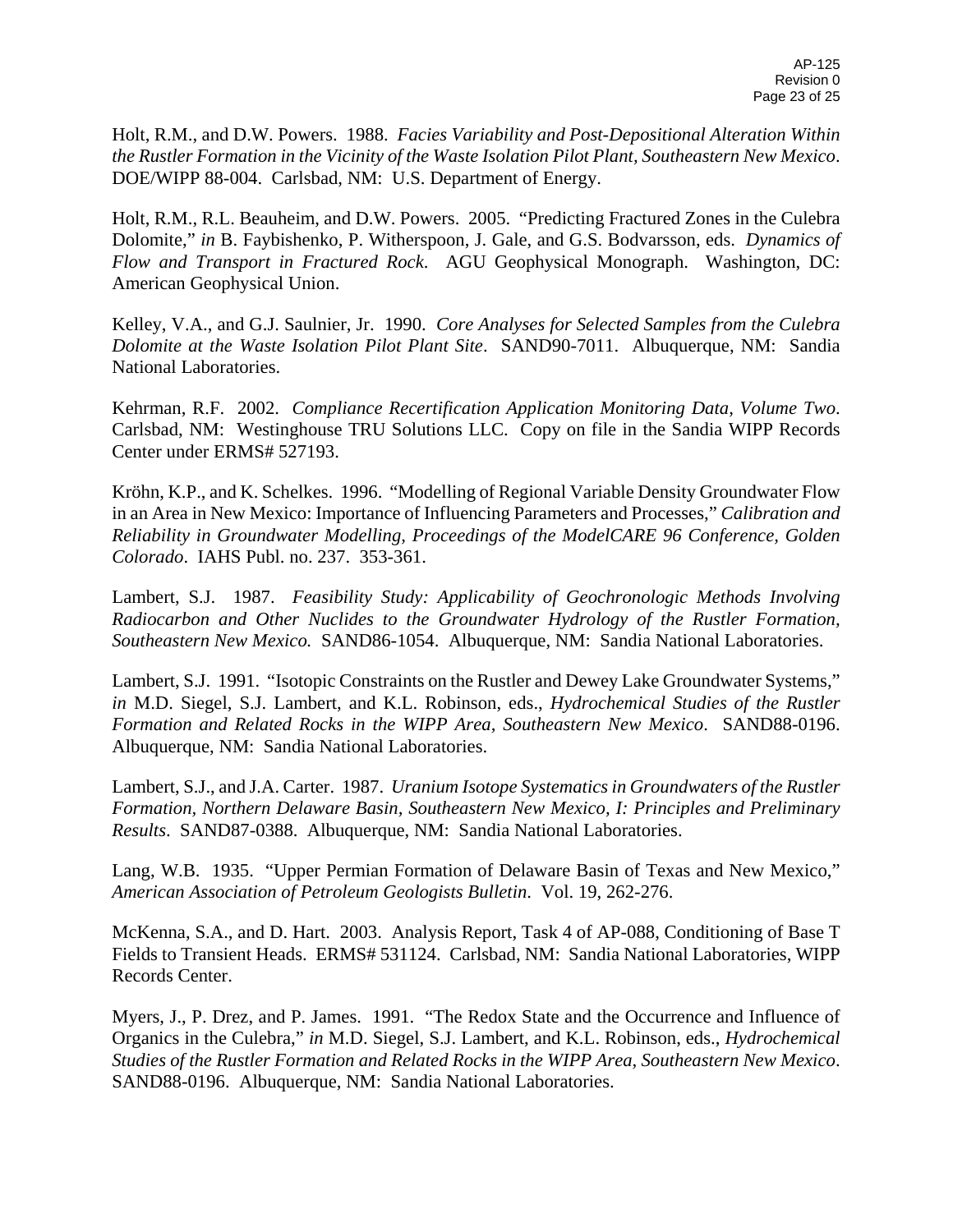Powers, D.W., and R.M. Holt. 1999. "The Los Medaños Member of the Permian Rustler Formation," *New Mexico Geology.* Vol. 21, no. 4, 97-103.

Powers, D.W., and R.G. Richardson. 2004. *Basic Data Report for Drillhole SNL-1 (C-2953) (Waste Isolation Pilot Plant)*. DOE/WIPP 04-3301. Carlsbad, NM: U.S. Department of Energy.

Powers, D.W., R.M. Holt, R.L. Beauheim, and S.A. McKenna. 2003. "Geological Factors Related to the Transmissivity of the Culebra Dolomite Member, Permian Rustler Formation, Delaware Basin, Southeastern New Mexico," *in* K.S. Johnson and J.T. Neal, eds., *Evaporite Karst and Engineering/Environmental Problems in the United States*. Oklahoma Geological Survey Circular 109, 211-218.

Ramey, D.S. 1985. *Chemistry of Rustler Fluids*. EEG-31. Albuquerque, NM: New Mexico Environmental Evaluation Group.

Sewards, T., M.L. Williams, and K. Keil. 1991. *Mineralogy of the Culebra Dolomite Member of the Rustler Formation.* SAND90-7008. Albuquerque, NM: Sandia National Laboratories.

Siegel, M.D., and S.J. Lambert. 1991. "Summary of Hydrochemical Constraints on Groundwater Flow and Evolution In the Rustler Formation," *in* M.D. Siegel, S.J. Lambert, and K.L. Robinson, eds., *Hydrochemical Studies of the Rustler Formation and Related Rocks in the WIPP Area, Southeastern New Mexico*. SAND88-0196. Albuquerque, NM: Sandia National Laboratories.

Siegel, M.D., S.J. Lambert, and K.L. Robinson, eds. 1991a. *Hydrochemical Studies of the Rustler Formation and Related Rocks in the WIPP Area, Southeastern New Mexico*. SAND88-0196. Albuquerque, NM: Sandia National Laboratories.

Siegel, M.D., K.L. Robinson, and J. Myers. 1991b. "Solute Relationships in Groundwaters from the Culebra Dolomite and Related Rocks in the Waste Isolation Pilot Plant Area, Southeastern New Mexico," *in* M.D. Siegel, S.J. Lambert, and K.L. Robinson, eds., *Hydrochemical Studies of the Rustler Formation and Related Rocks in the WIPP Area, Southeastern New Mexico*. SAND88-0196. Albuquerque, NM: Sandia National Laboratories.

Washington Regulatory and Environmental Services (WRES). 2003. *Waste Isolation Pilot Plant Site Environmental Report Calendar Year 2002*. DOE/WIPP 03-2225. Carlsbad, NM: U.S. Department of Energy.

Waste Isolation Pilot Plant Management and Operating Contractor (WIPP MOC). 2004. *Waste Isolation Pilot Plant 2003 Site Environmental Report*. DOE/WIPP 04-2225. Carlsbad, NM: U.S. Department of Energy.

Westinghouse Electric Corporation (WEC). 1991. *Annual Water Quality Data Report for the Waste Isolation Pilot Plant 1990.* DOE/WIPP 91-025. Westinghouse Electric Corporation, Waste Isolation Division, Carlsbad, NM.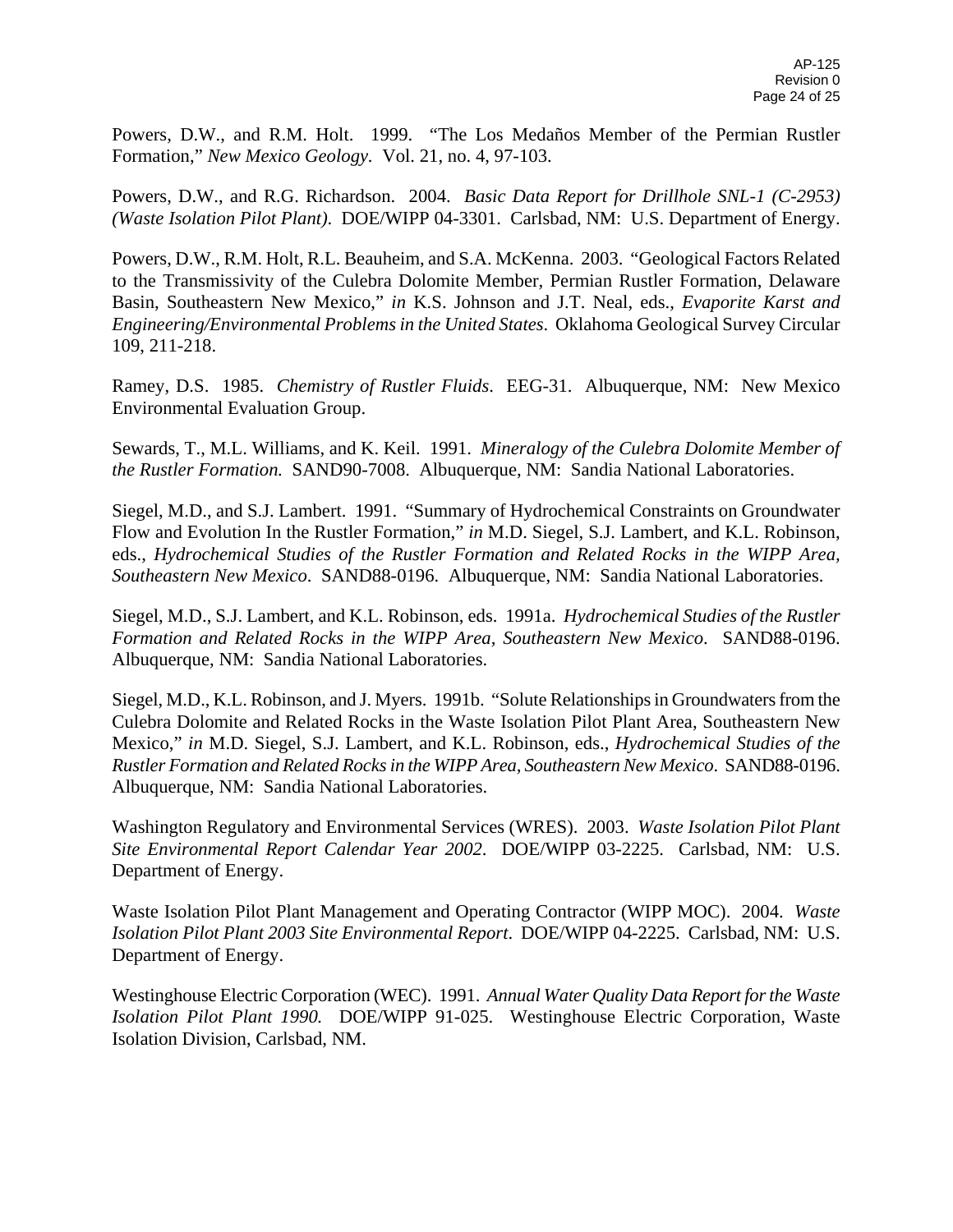Westinghouse Electric Corporation (WEC). 1992. *Waste Isolation Pilot Plant Site Environmental Report for Calendar Year 1991.* DOE/WIPP 92-007. Westinghouse Electric Corporation, Waste Isolation Division, Carlsbad, NM.

Westinghouse Electric Corporation (WEC). 1993. *Waste Isolation Pilot Plant Site Environmental Report for Calendar Year 1992.* DOE/WIPP 93-017. Westinghouse Electric Corporation, Waste Isolation Division, Carlsbad, NM.

Westinghouse Electric Corporation (WEC). 1994. *Waste Isolation Pilot Plant Site Environmental Report for Calendar Year 1993.* DOE/WIPP 94-2003. Westinghouse Electric Corporation, Waste Isolation Division, Carlsbad, NM.

Westinghouse Electric Corporation (WEC). 1995. *Waste Isolation Pilot Plant Site Environmental Report for Calendar Year 1994.* DOE/WIPP 95-2094. Westinghouse Electric Corporation, Waste Isolation Division, Carlsbad, NM.

Westinghouse Electric Corporation (WEC). 1996. *Waste Isolation Pilot Plant Site Environmental Report for Calendar Year 1995.* DOE/WIPP 96-2182. Westinghouse Electric Corporation, Waste Isolation Division, Carlsbad, NM.

Wolery, T.J. 1992a. *EQ3/6: Software Package for Geochemical Modeling of Aqueous Systems: Package Overview and Installation Guide (Version 7.0)*. UCRL-MA-110662 PT I. Livermore, CA: Lawrence Livermore National Laboratory.

Wolery, T.J. 1992b. *EQ3NR, A Computer Program for Geochemical Aqueous Speciation-Solubility Calculations: Theoretical Manual, User's Guide, and Related Documentation(Version 7.0).* UCRL-MA-110662-PT III. Livermore, CA: Lawrence Livermore National Laboratory.